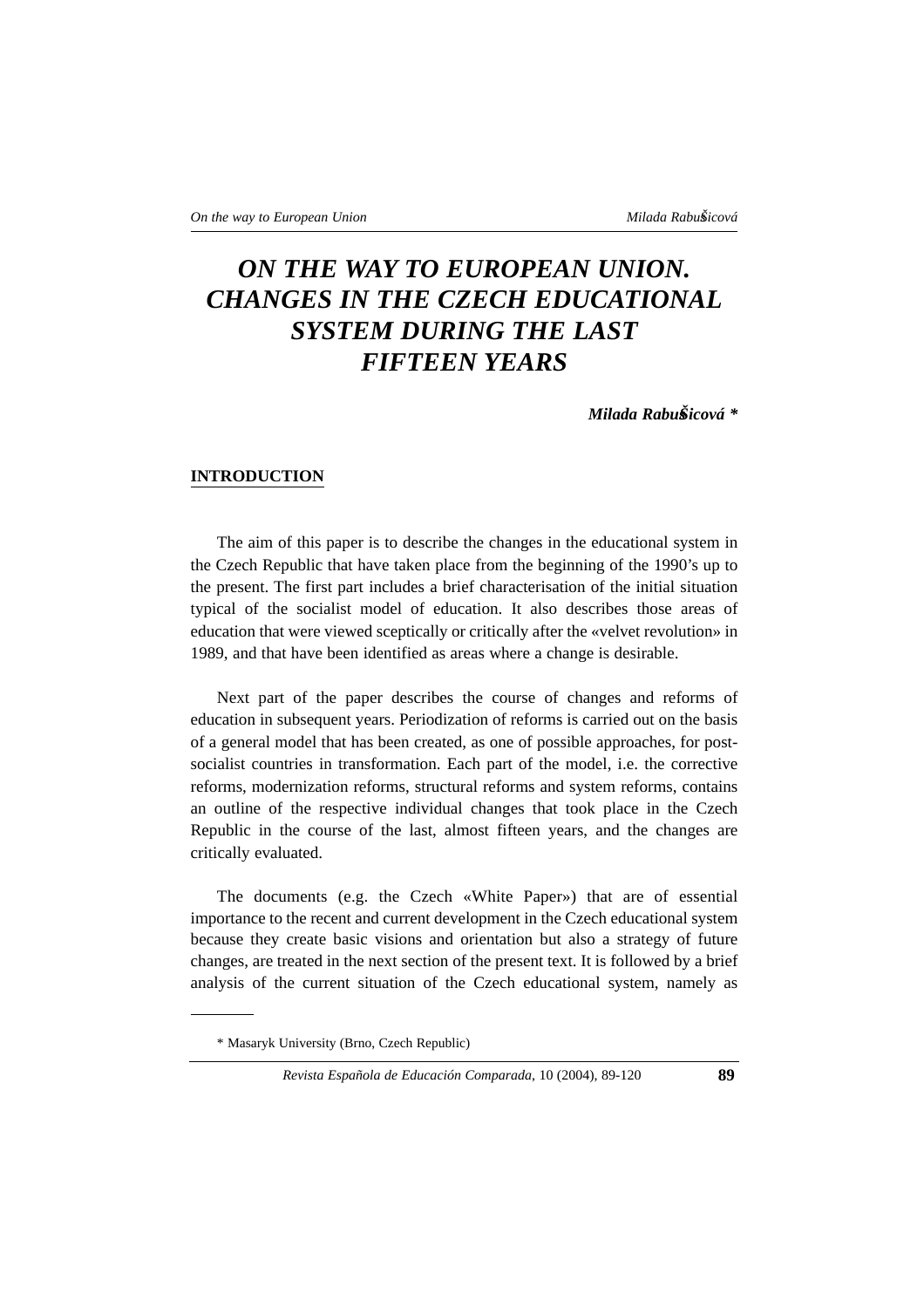regards the educational opportunities and participation in education, structure and network of schools, financing of the Czech educational system, and finally the school leavers' prospects at the labour market.

The last part of the paper deals with the outlooks of further development of the Czech educational system in connection with the entry into the European Union, and a conclusion is drawn that it involves mutual convergence of problems caused by global economic and social forces that also leads to mutual convergence of their optimal solutions, namely not only within the EU member states.

# **I. SITUATION IN THE EARLY NINETIES – CHARACTERISATION OF THE SYSTEM**

The Czech, or former Czechoslovak, educational<sup>1</sup> system entered into the process of political and social changes following the «velvet revolution» in November 1989 as a **stable system** with a number of characteristics that corresponded to the socialist model of society. There was and still is<sup>2</sup> in effect, though with many amendments and modifications, the School Act of 1984. Another essential law was the Law on State Administration and Self-Government in Education of 1990 and Higher Education Act which was published in 1991 and then replaced in 1998. These acts and amendments have created a framework for the current functioning of the educational system and for a whole range of concrete changes.

One of the system's merits was the fact that it provided basic education free of charge universally to everybody, and thanks to it illiteracy virtually did not exist and as regards functional literacy, it was also found<sup>3</sup> relatively high. The knowledge level of Czech pupils and students was high, as was demonstrated by

<sup>&</sup>lt;sup>1</sup> The split-up of Czechoslovakia into Czech Republic and Slovak Republic took place in January 2003.

<sup>&</sup>lt;sup>2</sup> At the present time, there is a bill at the stage of second reading in the Czech Parliament, and it is the first bill – after many efforts in the course of recent years and after an extensive political discussion and many compromise modifications – that has a chance to be passed. It has been set before the Parliament by the social democratic Government.

<sup>3</sup> It was proved by the results of testing of functional literacy of Czech adult population within the scope of the IALS project (International Adult Literacy Survey) in 1997 (see more in Rabu\_icová, 2002).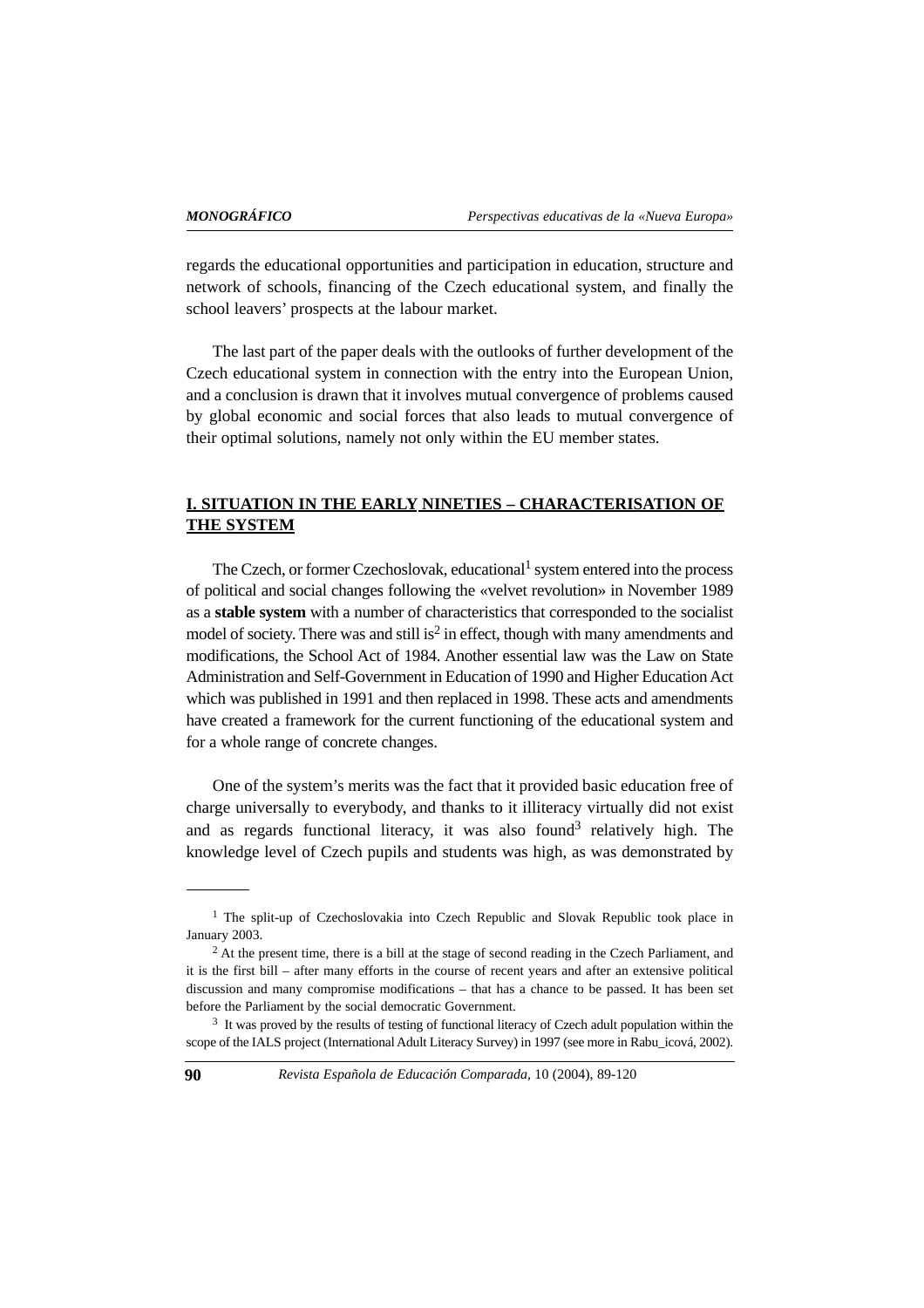a number of international comparative studies<sup>4</sup>. Also the qualification level of the population was rated as very good. Even the discrepancy between the educational offering and the orientation of study branches on the one hand, and the demand of the economy for certain types of workers and their qualification on the other hand, did not make itself felt markedly. Traditionally highly valued were some specific areas and stages of the educational system, such as the area of pre-primary education (accessibility and quality of care at kindergartens), the area of the special education system (system of special schools existing in parallel) and the area of basic art schools (so-called People's Art Schools). Also the prevailing higher (university) education of teachers and perhaps also the moral responsibility of most of them proved to be a good potential for a future development. Generally it is true to say that in the Czech context education always represented an appreciated value and counted among individual priorities of people.

And yet it became apparent in the early nineties<sup>5</sup> that there are many areas in the Czech educational system that are ripe for a change and that in fact also many of the above mentioned merits can be perceived and viewed sceptically. Criticism, as a starting point of anticipated changes, was aimed particularly at the following areas:

- The form of the educational system is so «fixed and stable» that positive results cannot be expected without a considerable support of the mechanisms of innovation and change.
- Education is not perceived as a political priority of decisive importance to the transformation of both the economy and the whole society.

<sup>&</sup>lt;sup>4</sup> Until 1989, Czechoslovakia did not join in international efforts to measure results of education. e.g. those initiated by the International Association for the Evaluation of Educational Achievement – IEA. The CR joined in these activities in the first half of the 90's within the scope of several studies, for example TIMMS.

<sup>5</sup> It does not mean that there were no individual critical voices protesting against a number of circumstances of the functioning of educational system already in the past, especially in the 80's and especially from independent intellectuals and some teachers, but only the changes at the end of 1989 made it possible for them to be heard loud and straight.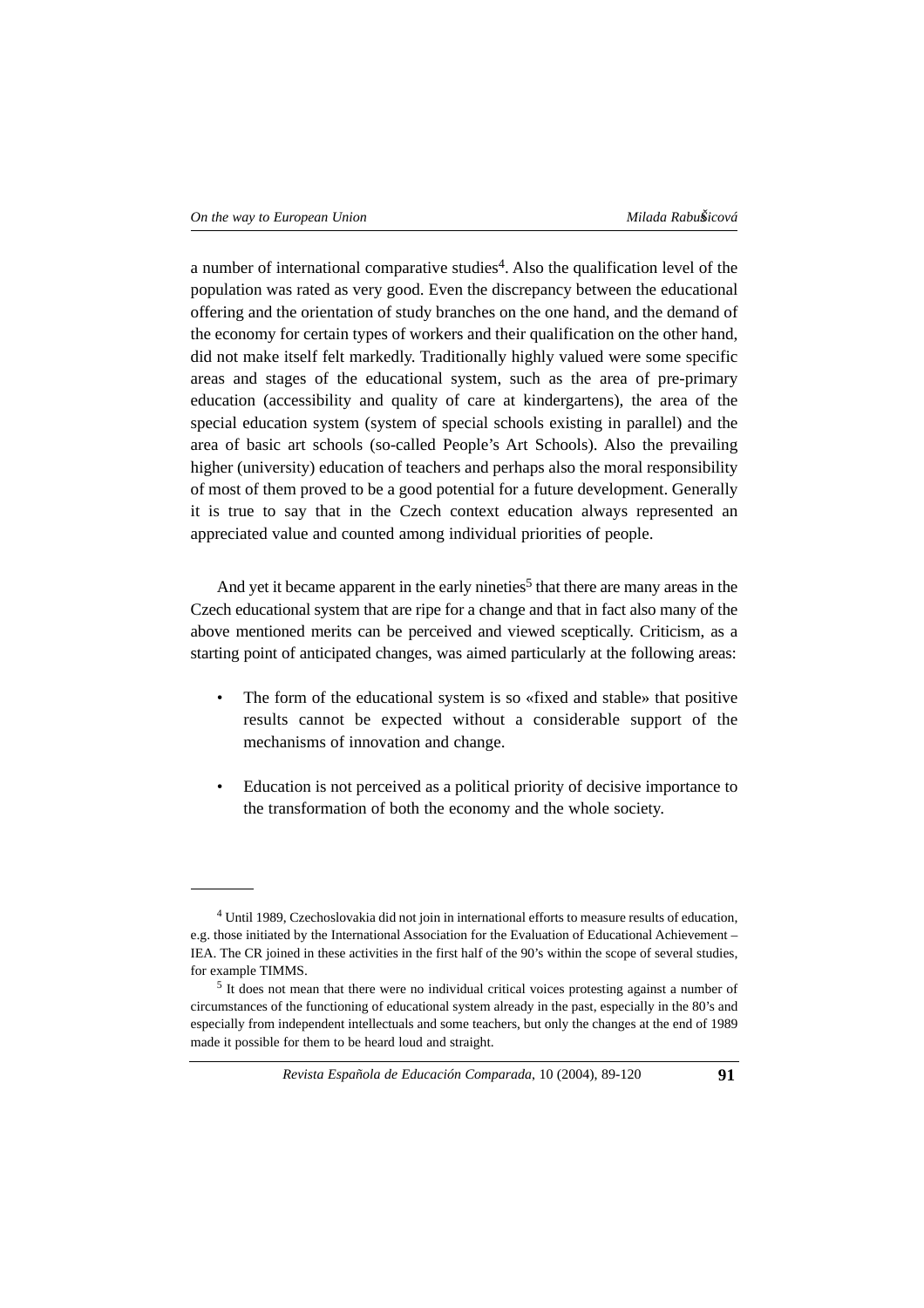- For many years the educational system at all its levels was subject to centralised and directive management the consequences of which are markedly reflected also in the fixed behaviour of people.
- Transmissive nature of instruction: it is based on transmission of knowledge, memorising, on verbal methods and frontal type of instruction).
- Although pupils and students have relatively extensive knowledge they have only a little ability to use it.
- Because of economic reasons a part of competent teachers leave their jobs and there is not sufficient number of new teachers coming to schools, which results in an unbalanced age structure of teaching staff.
- The quality of training of teachers is unsatisfactory, namely both at the pre-graduate and especially in-service levels, a system of in-service training of teachers is almost lacking.
- Compared with other countries, the participation in tertiary education is low in the Czech Republic and there has been a low number of university graduates in the population<sup>6</sup> for many years.

A complete list of critical comments cannot be given here, alone because they came from very diverse intellectual backgrounds and in some cases<sup>7</sup> they were even contradictory in a way. It is important that this criticism was very soon

 $6$  Even now (data valid for the academic year 2002/03) the higher education institutions are able to meet only app. 56 % of applications – due to the growing interest of applicants and despite permanent increase in the number of applicants admitted. Only about 36 % of the population of 19 year-olds enter institutions of higher education.

<sup>7</sup> Suggestions coming from the circle of the Union of Czech Mathematicians and Physicists can serve as an illustrative example. Their suggestions complained about the children's low level of knowledge in the field of natural sciences and called for differentiated education for children with various level of gift, as compared with the suggestions of the NEMES association (Independent Interdisciplinary Group) that, on the contrary, pointed out the intolerable overburden of children and called for humanisation of school and «friendly» pedagogy concentrated on child.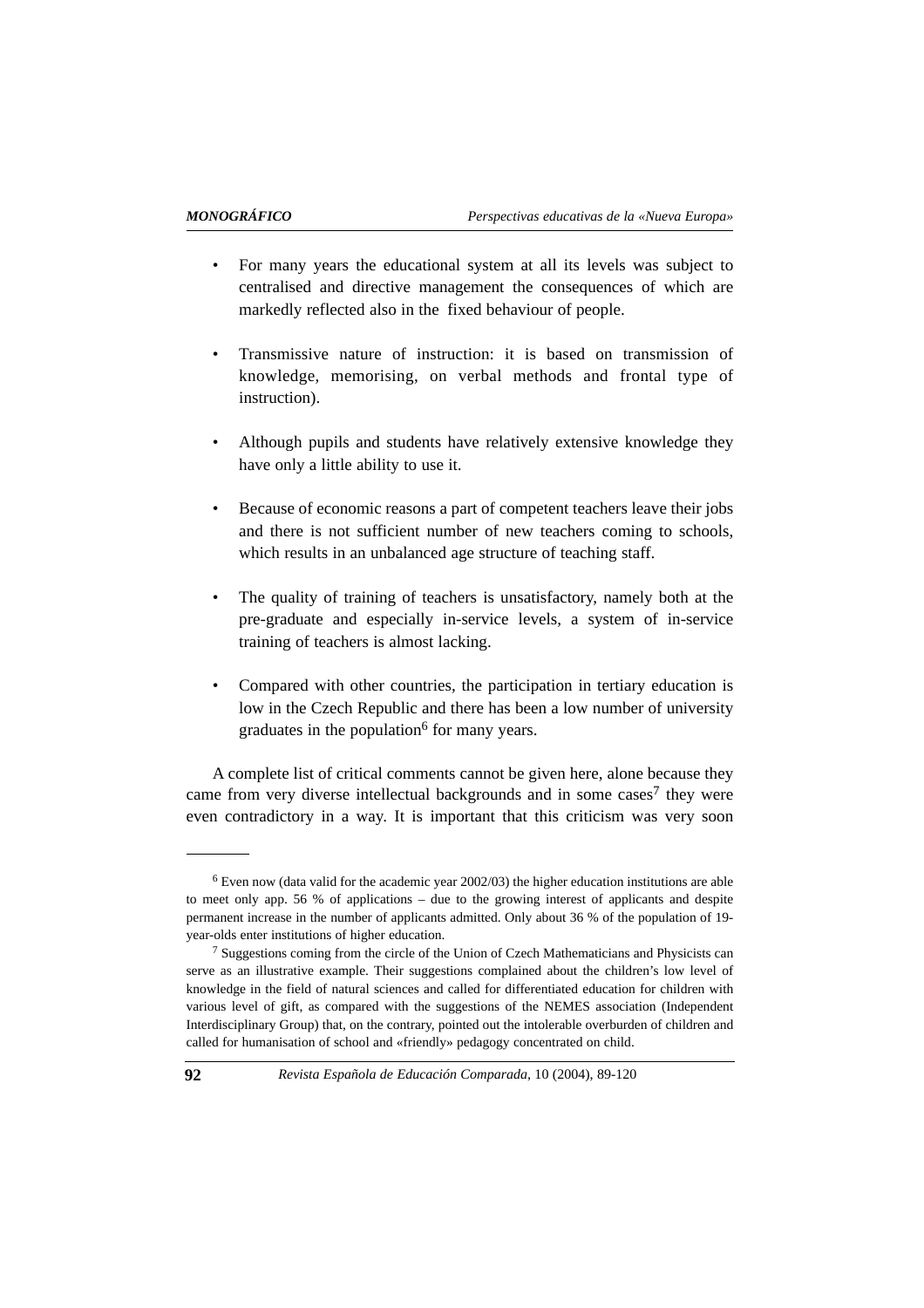followed by another one that commented on a number of changes carried out rapidly immediately after 1989 and regarded them as non-conceptual, illconsidered or even unmethodical and lacking necessary directions. Controversial re-establishment of multi-year secondary general schools (*gymnázium*) can serve as an example (see below).

# **II. EDUCATIONAL REFORMS IN THE POST-SOCIALIST COUNTRIES IN THE NINETIES**

A number of authors (Birzea, 1996, Halasz, Altrichter, 1999, Kotásek, 1997, Koucký, 1996) deal with the subjects of changes or reforms<sup>8</sup> in the educational systems in the post-socialist countries – considered both as a whole and in their individual aspects (management, teachers, financing, etc.) – from the beginning of the nineties up to the present. It's not to be wondered at  $-$  the situation in these countries could in many respects be termed as a «social and economic laboratory» of its kind. From the point of view of their further development, it is essential to understand the mechanisms these countries are going through.

Educational reforms that took and are taking place are reforms of very different natures: they differ in their place of origin (are they initiated from above or from below, are they coming from the outside or is it an inner initiative), they differ in their orientation on contents or structure, in the extent and profundity, in the levels they involve, in the areas they cover, in their duration, etc.

Obviously it is essential, what is the attitude of a given reform towards the initial situation:

- Does it have a tendency to break with the past radically or rather to maintain a continuity?
- Does it have a tendency rather to stabilise the situation or to bring about a change?

<sup>8</sup> Birzea (1996), for example, says that there is a difference between Western and Eastern Europe alone in the interpretation and particularly in the use of the terms «change» and «reform». The East more or less inclines to the more radical term «reforms».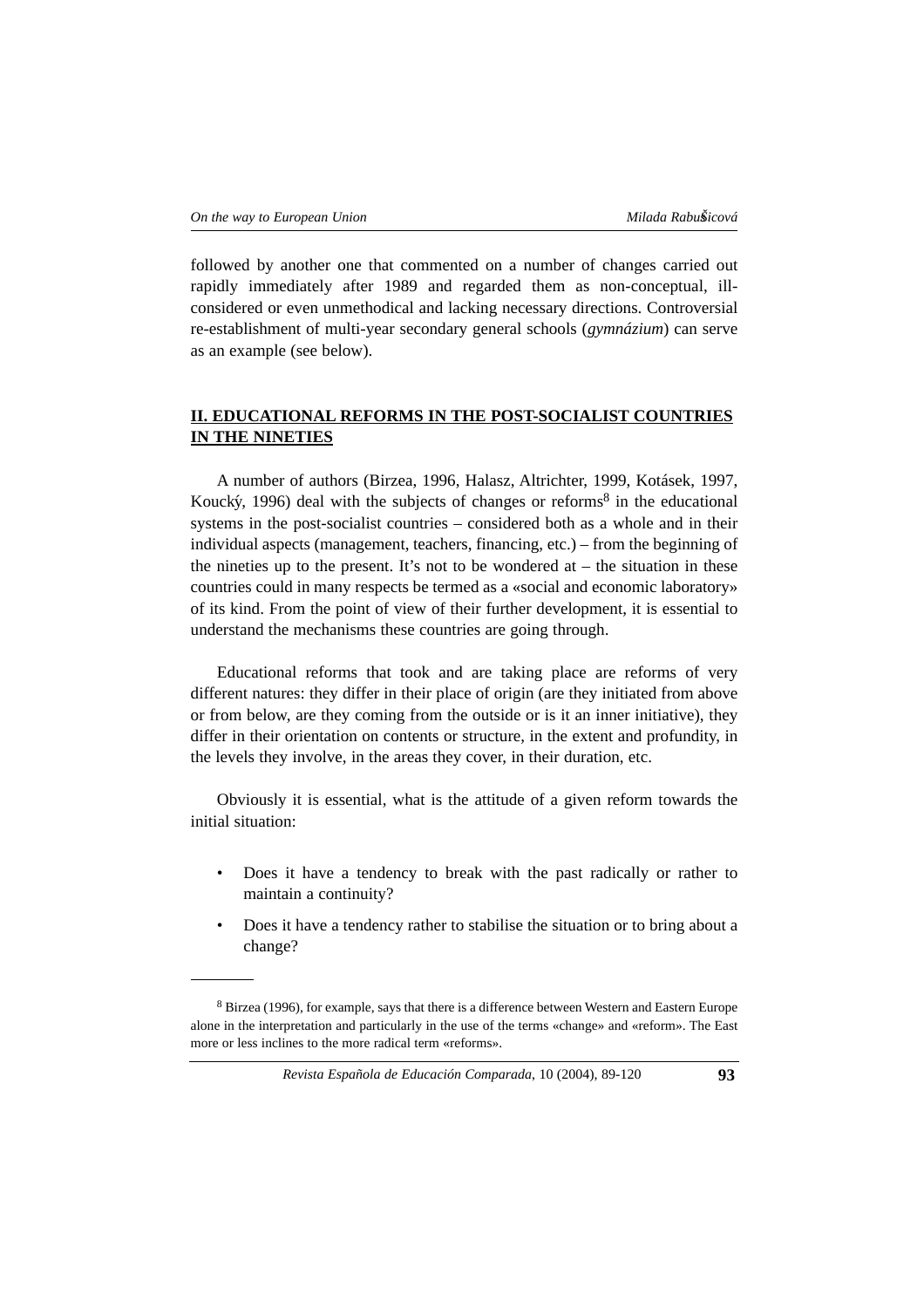On the basis of these two dimensions (continuity versus making a break with the past, and stability versus change) Birzea considers (1996) four types of reforms which the educational systems in post-socialist countries have gone and are going through – to a different extent and in different periodization. The following reforms are concerned:

**Corrective reforms:** They are mostly spontaneous reactions to the old system of education that are characterized by prevailing **negation and dismantlement** of the existing state, they are aimed at a remedy of the most flagrant features and manifestations of the socialist educational system.

**Modernisation reforms:** They particularly concern the **innovations** of curricula and methodological approaches within the framework of the educational process, and they also concern the innovations in the training of teachers and in the organisation of the learning process.

**Structural reforms:** They focus on **changes in the structure** of the educational system as a whole, but rather in its individual parts and levels. Consequences of these changes are reflected in the need to reform e.g. the financing, methods of management and administration of schools, and they necessitate a new legislative framework for the new arrangement.

**System reforms:** This kind of reform is characterised by changes in both the contents, methods and in the particular approaches, and in the whole structure at all levels. It should be a reform that changes the entire existing system **in a radical way** that can also be termed as a change of the paradigm.

Now let's have a look into the concrete development the Czech Republic and its educational system have gone and still are going through, namely on the basis of the above mentioned characteristics of the individual types of educational reforms.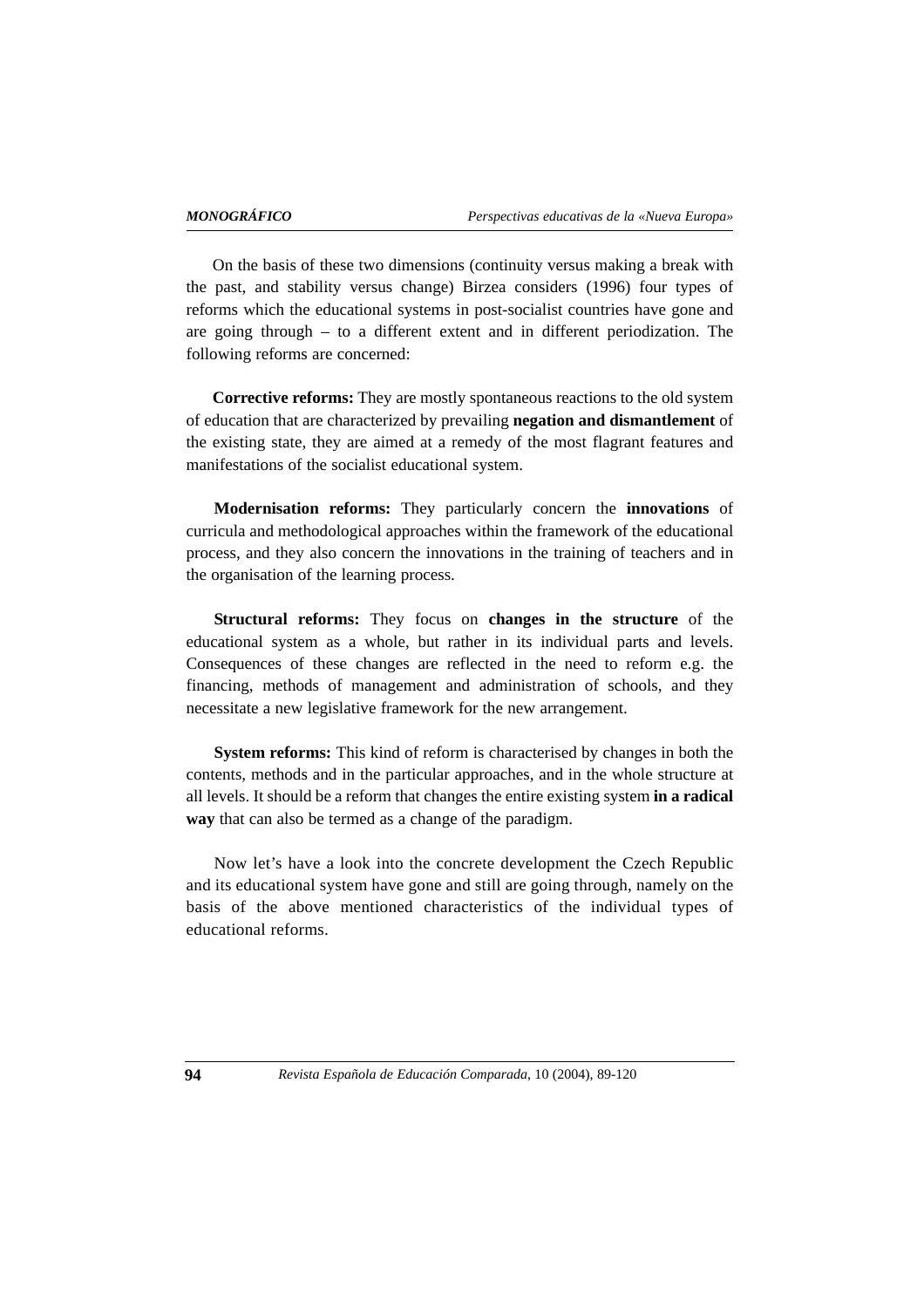# **III. PERIODIZATION OF CHANGES AND REFORMS IN THE CZECH REPUBLIC**

The first steps taken and changes carried out virtually immediately after the events taking place at the end of 1989, but basically in the course of the year 1990, can be quite exactly characterised as **corrective reforms**. They involved in the first place a declarative refusal of the state ideology of Marxism-Leninism as the sole ideological basis of the instruction at all levels of the educational system, which resulted in cancellation of some concrete subjects (e.g. Marxist-Leninist philosophy and economy, «scientific communism») and in radical alterations in the curricula of other subjects (e.g. history, civics). Besides, teaching of Russian as a foreign language was decisively cut down and the vacant room was used to extend teaching of other foreign languages<sup>9</sup> (particularly English and German). Along with the departure from the military —political rhetoric— «readiness of the population for country defence against external enemy», also the lessons of socalled civil defence were cancelled and civil defence elements ceased to be part of physical training. Academic freedom of the universities has been restored.

Kotásek (1997:12) says the following: «Immediately after the political changes in November 1989, a policy was applied of a resolute refusal of the then existing state of the educational system marked with the forty years' application of political, ideological, organizational-administrative and educational principles of the Czechoslovak and Soviet communist parties. Programmatic intention was to remove the deficiencies in education caused by the totalitarian regime and to restore the state that characterised the Czech educational system in the conditions of pre-war democratic Czechoslovakia i.e. before the year 1939. The line of negation of the past and *restoration of the status quo ante* did not have —especially in the political circles and in the academic community— the dimension of a thorough knowledge of the development of educational policy in Western Europe and in the world, nor a perspective and constructive orientation.»

<sup>9</sup> This change, as it became apparent later, was very controversial, especially from the point of view of the teachers themselves who simply lacked the necessary professional training to be able to change from Russian teachers into English teachers in a short time – the quality of language instruction decreased rapidly. Even the young volunteers coming to the Czech Republic to teach English under the name «Peace Corps» could not improve it. Systematic support in the form of language courses and the possibility of re-training of teachers came only slowly.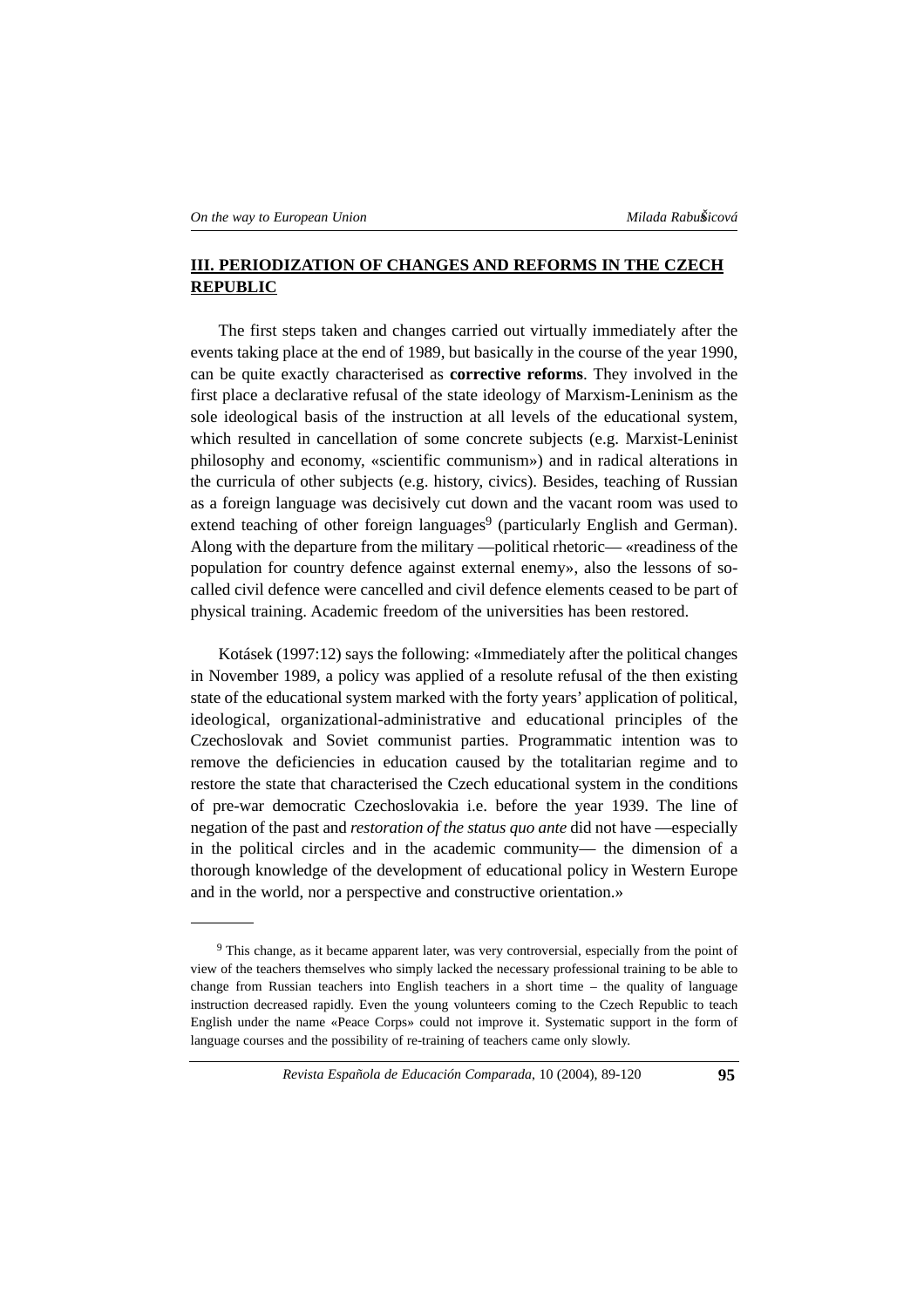Almost simultaneously with the above-mentioned changes, consideration began to be given to further changes in the content and methodology of instruction at all levels of the system, but particularly in the compulsory education. The focus of these changes was seen in an internal reform of school life and greater autonomy of schools, especially in the pedagogic sphere. There were calls for a lesser degree of encyclopaedism, for a constructive school instead of a transmissive one, for more attention paid to building up of social climate in the school and in the class and partnership of all persons involved in the educational process (i.e. mutual relations between children or young people, relations between teachers and their pupils and students, between parents and teachers, etc.). A specific feature was the revival of some professional and special-interest associations from the period of pre-war democratic Czechoslovakia (e.g. Union of Czech Mathematicians and Physicists), a number of new associations were established (e.g. NEMES – Independent Interdisciplinary Group, or PAU —Friends of Committed Teaching). And at the same time, a lot of stimuli from abroad were falling on a well-prepared, open and receptive ground (during the first years especially the Steiner's pedagogy, but also Montessori and others). It really was a process that could be termed as a "ferment of thoughts» in which various political, social, professional and specialinterest groups took part, and that, in addition, was often based on initiatives «from below»— from ordinary teachers, psychologists, specialists in pedagogy etc. In my opinion, this period that was limited approximately to the first half of the 90's can be reliably classified as a period of **modernization reforms**.

One could say that this period, so greatly devoted to discussions about new – modern curricula and new —modern educational and didactic approaches, was round off with the creation of new— and perhaps at least at that time modern curricular documents that, for the first time in the long history of the Czech compulsory education, were not uniform, but existed simultaneously<sup>10</sup> side by side.

But at the same time a whole range of other changes began to emerge, this time initiated for the most part by the central authorities, i.e. by the Czech Ministry of Education, Youth and Sports (hereinafter MEYS). Their list is long, as

<sup>&</sup>lt;sup>10</sup> They included the educational programmes General School (1993) and Civic School (1994, since 1997 unified under the heading General School), Basic School (1996) and National School (1997), all of them at the level of the primary and lower secondary stage, i.e. at the level of the compulsory school attendance.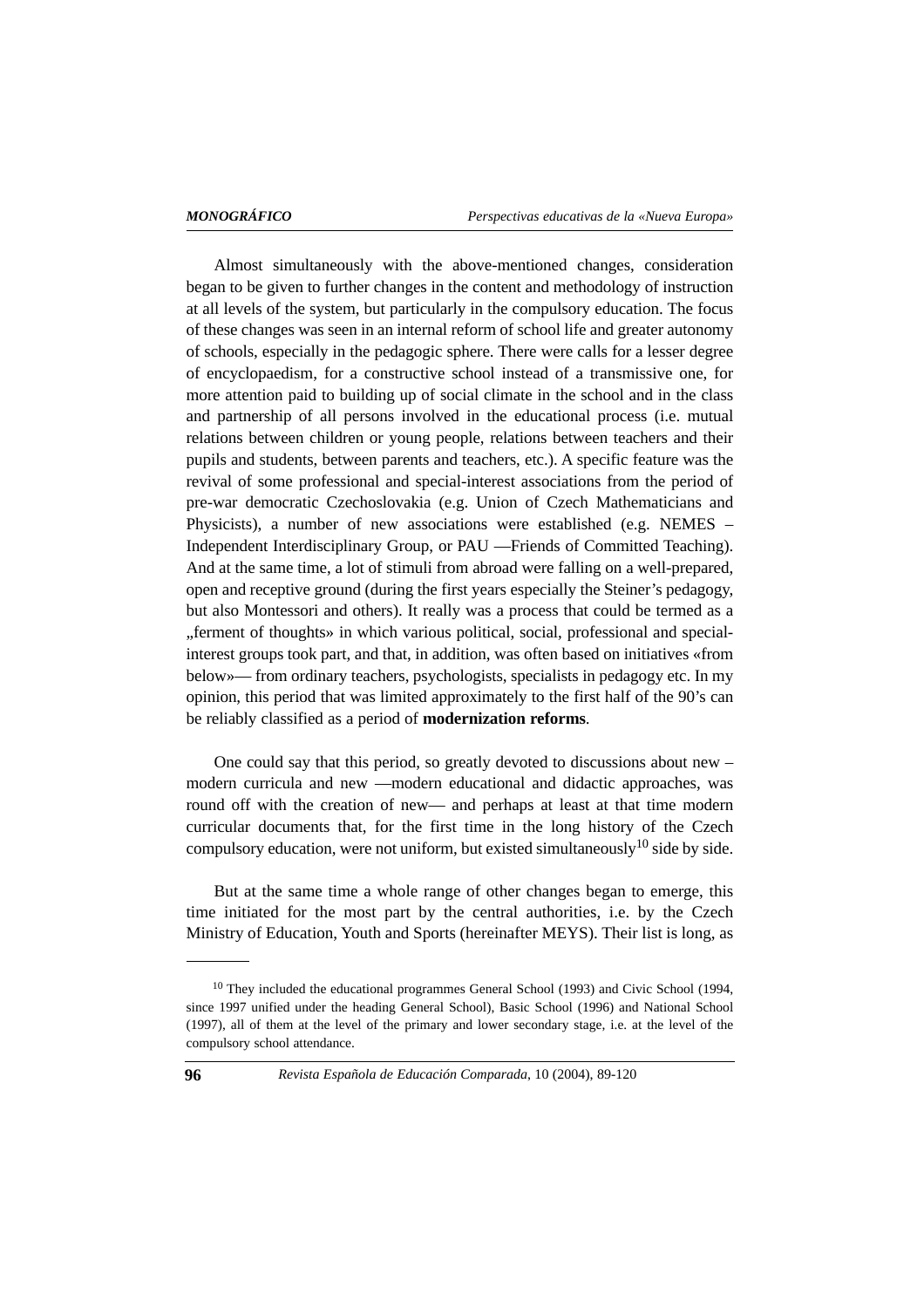well as would be the list of their positive —expected and, on the other hand, negative— unexpected consequences. They were changes that concerned both the whole structure of the Czech educational system and its individual parts and can be termed as so-called **structural reforms**. They were be limited to the second half of the 90's. In terms of basic ideas they were based on several Czech documents (Quality and Responsibility – Programme of Development of the Educational System in the CR, issued by MEYS CR, 1995, and the project Strategy of Development of Human Resources in the CR at the EU entry, 1998, Concept of Education and Development of the Educational System in the Czech Republic approved by the Government in 1999) and in particular a series of foreign experts' recommendations<sup>11</sup> (OECD's analytical and assessment report on the educational system in the CR, additional studies by OECD examiners dealing with particular areas, e.g. pre-primary education, 2000).

Concrete changes concerned the following areas:

Three basic principles were introduced into the management of the educational system: subsidiarity principle (decision-making at the lowest level possible that secures discharge of the function), participation principle (those who are directly concerned by the decisions participate in the decisionmaking) and deregulation principle (a higher level authority demands a result and checks its fulfilment, while the responsibility for the solution and way of implementation is left to those who make the decision)<sup>12</sup>.

<sup>&</sup>lt;sup>11</sup> These studies, performed in the years 1995–1996, resulted in eleven essential recommendations: (1) to develop tools for assessment of educational achievements of pupils at the basic schools, (2) to encourage development of schools with wider profile at the level of the second stage of basic schools and lower grades of multi-year secondary general schools /*gymnázia*/, (3) to increase the numbers of students at secondary schools providing general education, (4) to standardise and differentiate the final secondary leaving examinations */maturitní zkou* ky/, (5) to establish National Curricular Council, (6) to establish Agency for curriculum, standards and certification in technical education, (7) to enact tax allowances for enterprises investing in technical and vocational education, (8) to establish education administration at the middle – regional level, (9) to strengthen monitoring and evaluation – the role of school inspectorate, (10) to interconnect training of teachers with the development of school and improvement of their professional prospects, (11) to establish to full extent school council to strengthen relations between schools and municipalities. Implementation of these recommendations was then subject to evaluation in 1999. The implementation, however, was not completed and it might be discussed whether some of the suggested changes would not have taken place «anyway».<br><sup>12</sup> Many people see these principles at the level of will rather than of real implementation.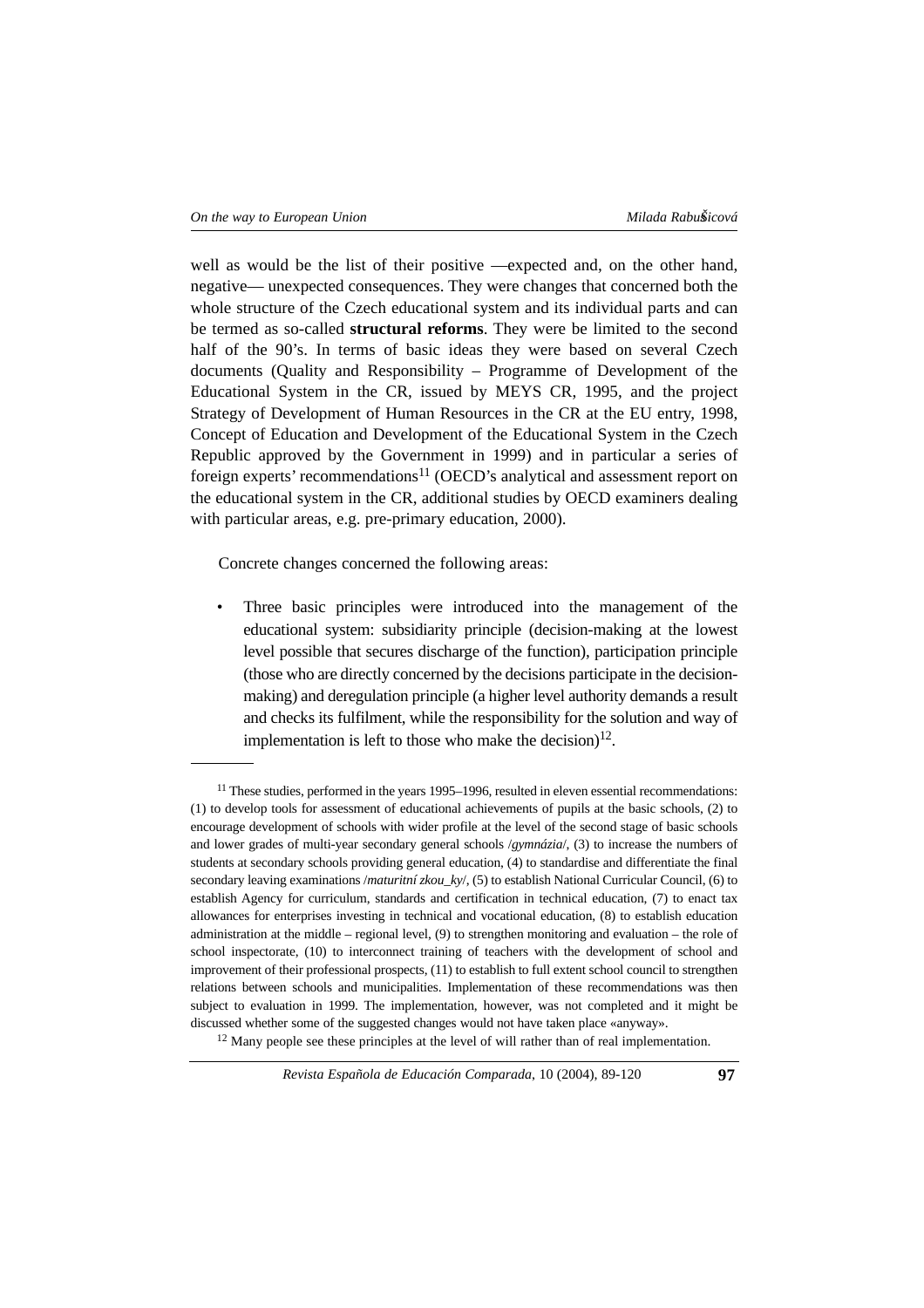- Three relatively independent lines of management of schools have been clearly defined (state administration – MEYS, local authorities municipalities and their councils and newly self-government— Committee of the Assembly of Deputies of the Parliament of the CR for science, education and culture, school councils and school committees).
- In connection with the general reform of the state administration and with the new territorial division into fourteen regions, education departments have been established in the regions as part of the regional administration (middle level of self-government).
- The Czech School Inspectorate became an independent control body.
- School councils have been established (the first councils were established in 1991 in the form of advisory bodies of school heads, in 1993 in the form of experimental verification, in 1995 they already had been anchored in the legislation) as an expression of the effort to strengthen the social partnership of schools<sup>13</sup>.
- A new method of financing of schools, based on a normative principle, was implemented at all levels.
- State schools were given greater autonomy and the schools gained the socalled legal subjectivity.
- Already before that, establishment of non-state<sup>14</sup> schools had been made possible: private and denominational schools.

<sup>&</sup>lt;sup>13</sup> School councils, however, did not met with due response at the schools and so at the present time they are established at only 4 % of schools. It is supposed that the School Act, that is being prepared, will set the duty to establish the school councils (according to the recommendation of the OECD experts). For further information on the process of origin and development of school councils in the CR see in Pol, Rabusicová, 1996).

<sup>&</sup>lt;sup>14</sup> Non-state schools were supposed to be in ,,healthy competition» with the state schools, and so in the beginning they were supported also with state financial resources. But as regards their expansion they play a rather marginal role. In the basic education in the school year 2002/03 the share of private and denominational schools amounted to 1.4 %, the number of their pupils represents 0.6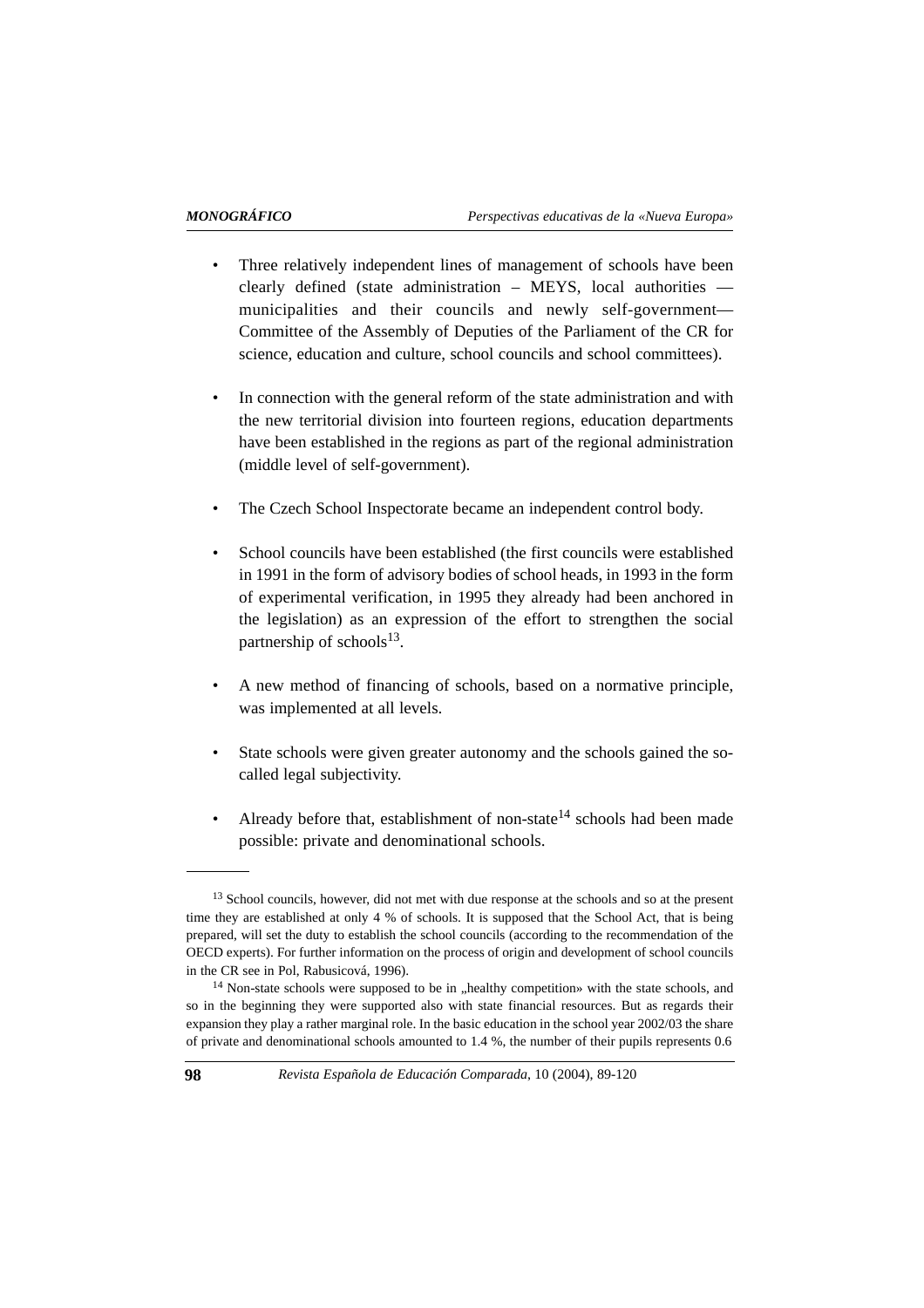- As a parallel option, the so-called alternative schools (Waldorf schools, Montessori schools, Dalton schools) began to be established, both state and private ones.
- In addition to basic schools, as the main type of schools within the framework of the compulsory education, multi-year grammar schools (*gymnasium*)<sup>15</sup> were established.
- A completely new type of schools was established at the level of tertiary education: higher vocational schools<sup>16</sup> as part of tertiary education, they are intended to extend the educational opportunities for the upper secondary school leavers.

It can be said that initiation of all these changes was based on the effort to make a critical assessment of the Czech situation and to bring it nearer to the general trends in the development of educational systems in developed democratic countries. The entry of the Czech Republic into OECD, membership in the Council of Europe, and collaboration with foreign experts on analyses of the state of the Czech education system and their recommendations concerning the education policy played an important role in this respect.

In spite of the fact that, as mentioned by Birzea (1996:12), «after the events of the year 1989, most of the Central and East European countries declared system

*Revista Española de Educación Comparada*, 10 (2004), 89-120 **99**

<sup>%</sup> of the total number of pupils, while denominational schools represent two fifths. From the total number of secondary schools, private and denominational schools amount to 22 %, and 14.4 % of pupils study at these schools. Also here the private schools prevail, denominational schools have won a position only among secondary general schools /gymnázia/.

<sup>&</sup>lt;sup>15</sup> Establishment of the multi-year secondary general schools /gymnázia/ was based on the initial idea of restoration of traditional educational institutions for intellectual and social elites on the pattern of gymnázia in the pre-war Czechoslovakia that were characterized by early selection. At the present time, however, app. 15–20 % of pupils from basic schools enter the secondary general schools, and the local school administration authorities try to set a limit e.g. 10 %. In any case, the multi-year secondary general schools are subjects for many – rather political than professional and matter-offact discussions.

<sup>&</sup>lt;sup>16</sup> The establishment of tertiary technical schools was enacted in 1995. Their origin and development was accompanied by a number of controversies (see more in Rabu\_icová, Pol,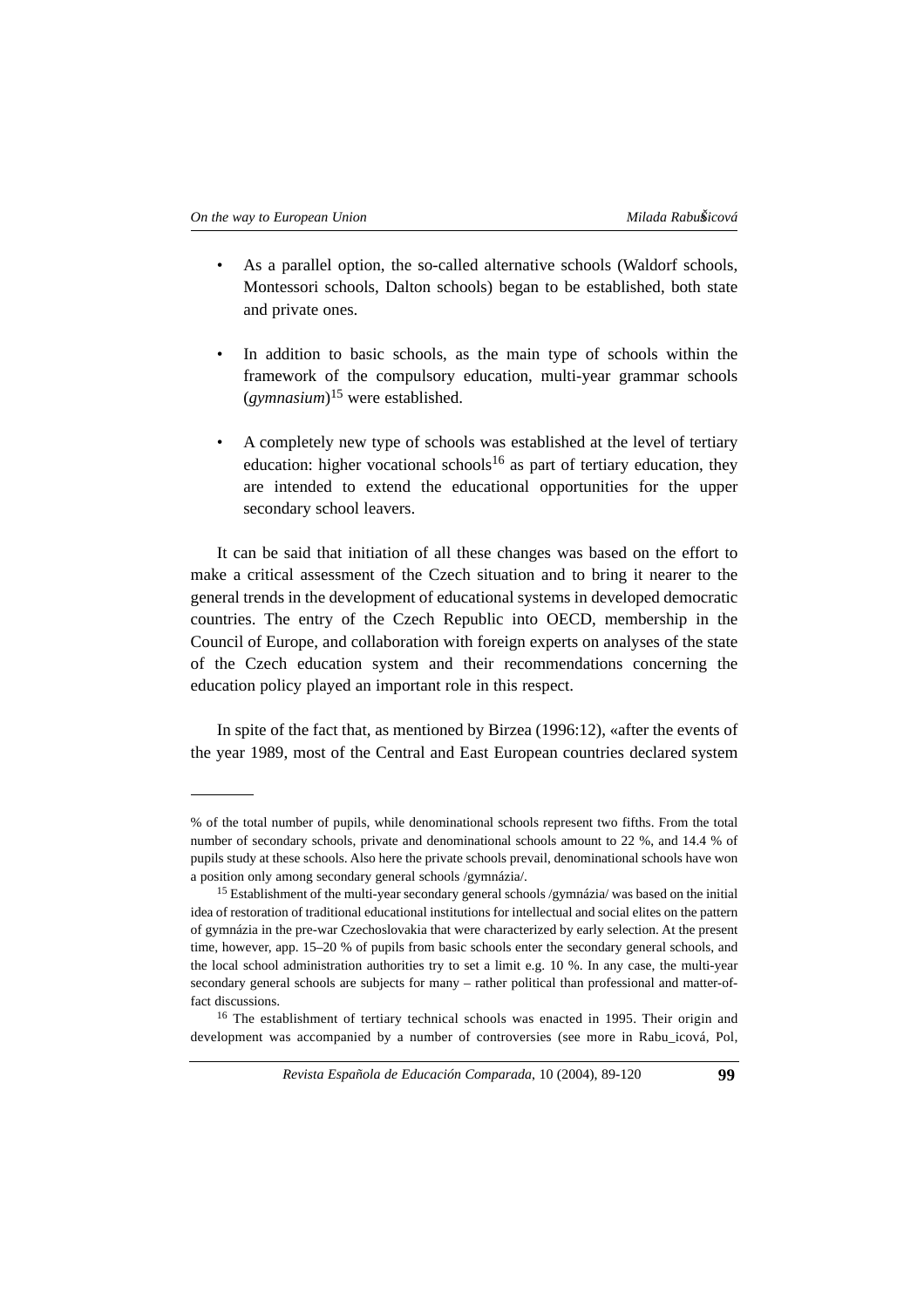1999).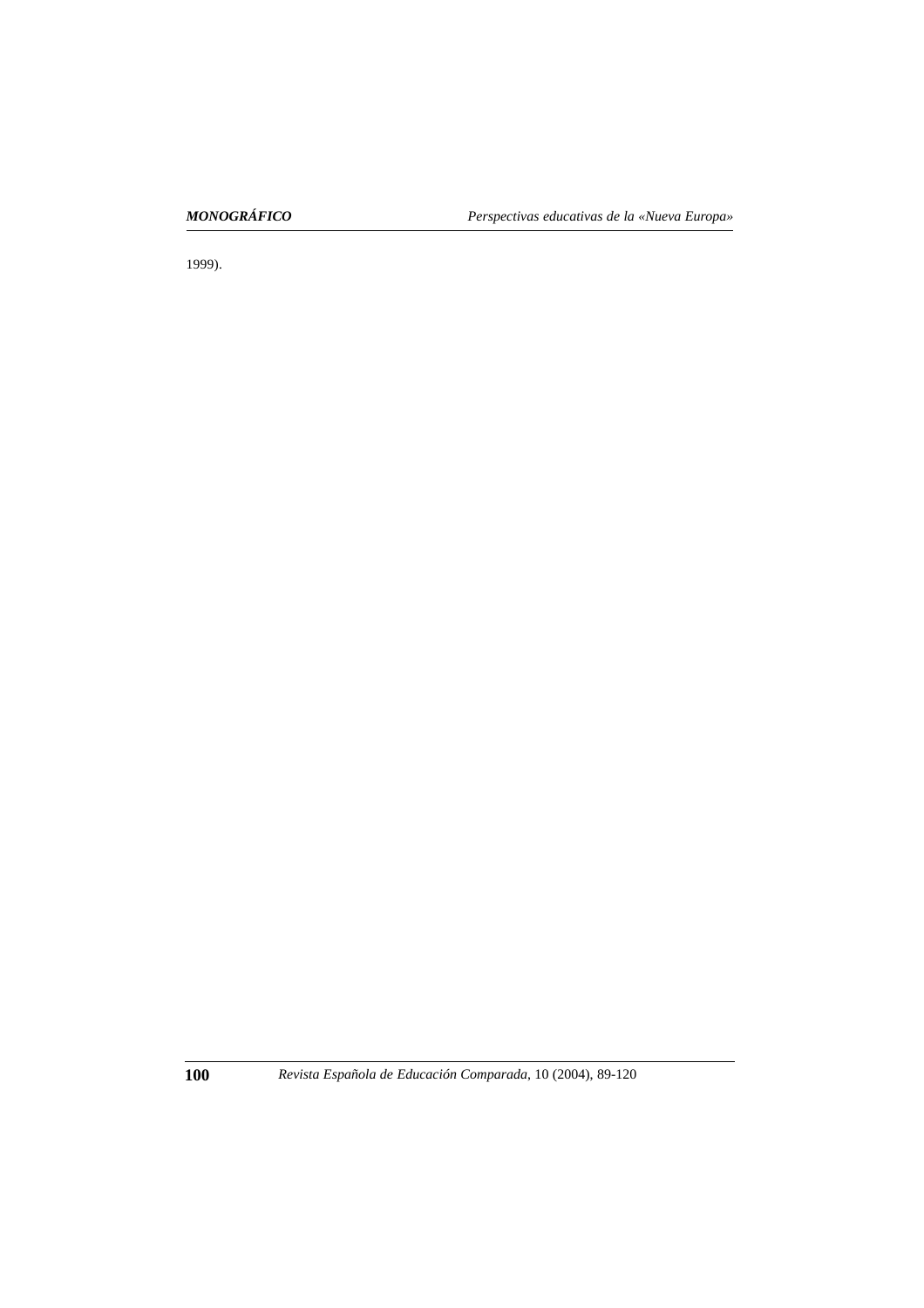reforms, …. in reality, the wishes and the projects connected with them had to be put off.» The reasons for it were the circumstances that accompanied the transformation and that made system changes in education impossible. They included political instability, the fact that effects of reforms in other areas (especially economic reforms) made themselves felt only slowly, lack of consensus between the participating persons and institutions, and lack of necessary resources (especially financial resources). Due to it basic conditions of a **system reform** cannot be met, namely to start a wide mobilization of all resources, to incorporate them into a long-term plan and to ensure harmonization of the educational reform with reforms in other areas (Birzea, 1996).

I believe that also the situation in the Czech Republic, where the endeavour at a comprehensive, profound and irreversible solution of educational reform did not come until the turn of the century, corresponds exactly to this characterisation. An important role in this process plays the long-time effort of the Government<sup>17</sup> to find a consensual support for a system reform of education —and they have succeeded to a certain extent. It has resulted, among others, in the approval of the significant document— the National Programme of Education Development in the Czech Republic, the so-called White Paper that contains the long-term vision bearing a «paradigmatic change», and at the same time it synthesises the positive changes resulting from previous development. But only when the new school act codifying the programme of the White Paper has passed we will be able to say that the system reform has really begun. It has not been the case yet. But there are new impulses that might contribute to positive changes.

#### **IV. KEY DOCUMENTS OF RECENT PERIOD**

The key documents of recent years forming the current and the anticipated development of the Czech educational system include, as mentioned above, documents of Czech provenance (particularly the White Paper, 2001, and Longterm Policy of Development of Education and Education System in the Czech

<sup>&</sup>lt;sup>17</sup> It is a social democratic government in its second term of office (in 1998 it was a minority government).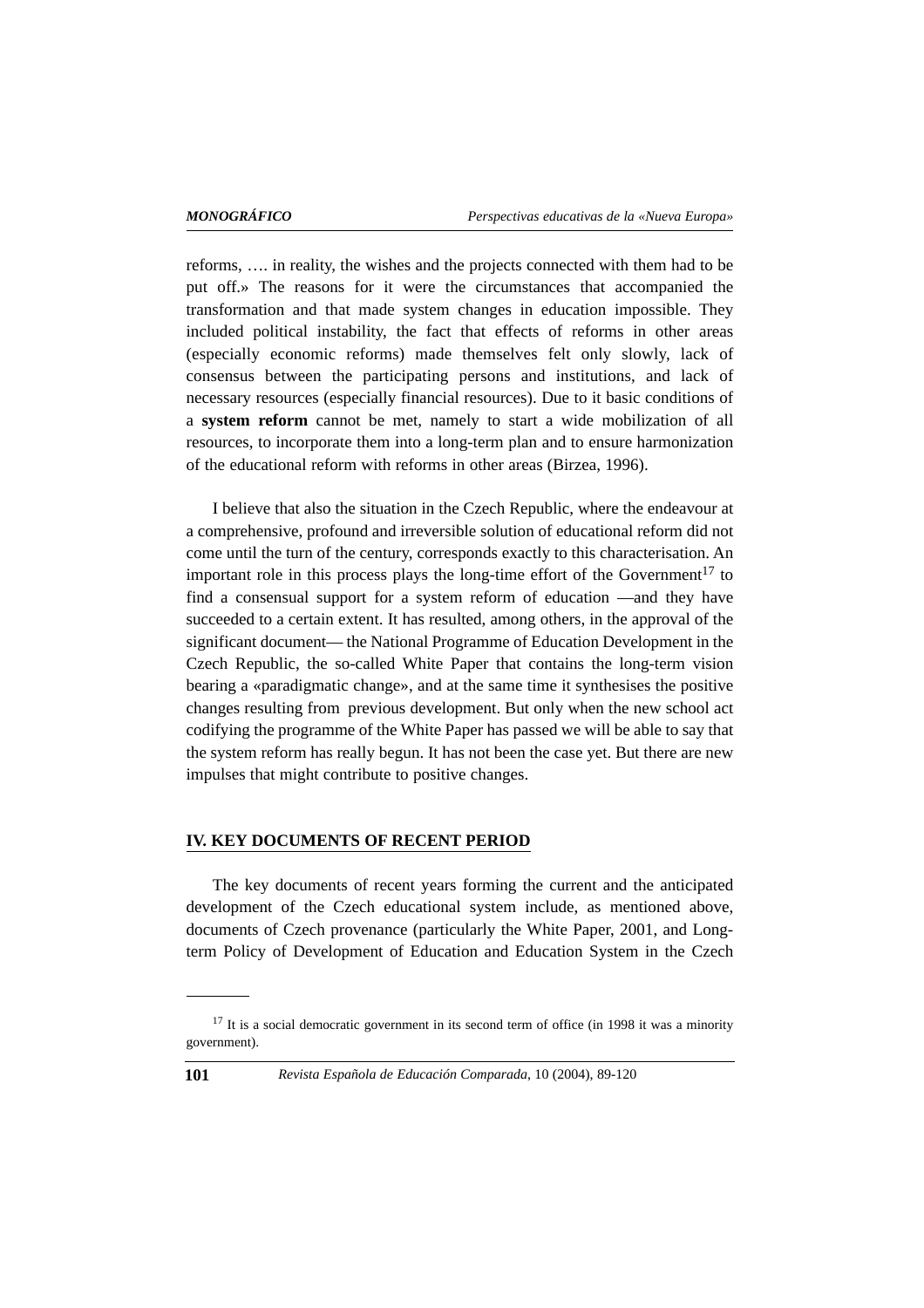Republic, 2002) and, of course, supranational documents —EU documents— that are being put through with growing emphasis. Among them, the documents of the «Lisbon process» are the most significant ones.

### **IV.1. White Paper**

The White Paper is widely considered the first truly thorough document of the previous decade, analysing profoundly the contemporary situation and formulating a clear vision of Czech education on a mid-term scale (Pol, Rabusicova, IPConline, 2001).

The document<sup>18</sup> observes the educational system as a whole and, subsequently, describes the details of particular education areas and school types. Based on the current situation, the White Paper outlines important targets and gives recommendations to proceed and achieve them.

It is accentuated that, on one hand, variety is what deserves respect as an important quality, but on the other hand, differences in education contribute to social disparities. The general goal is lifelong learning, throughout the society. Consequently, school education must be understood in a new way, the main tasks being the creation of the necessary groundwork for lifelong learning, the introduction of a sophisticated relationship between learning and work, the updated delimitation of responsibilities at all levels of the educational system, and the encouragement for investments in human resources.

The authors of the White Paper explicitly profess some basic principles of the educational policy, such as equitable access to education opportunities and the concern for the development of each individual's potential. The main strategic lines of the Czech education policy are defined by the White Paper as follows:

• From centralised control to the responsibility of joint decision-making;

*Revista Española de Educación Comparada*, 10 (2004), 89-120 **102**

<sup>&</sup>lt;sup>18</sup> The description of the document in the following passages is based on a paper available at ICP Online by Pol and Rabu\_icová (2001).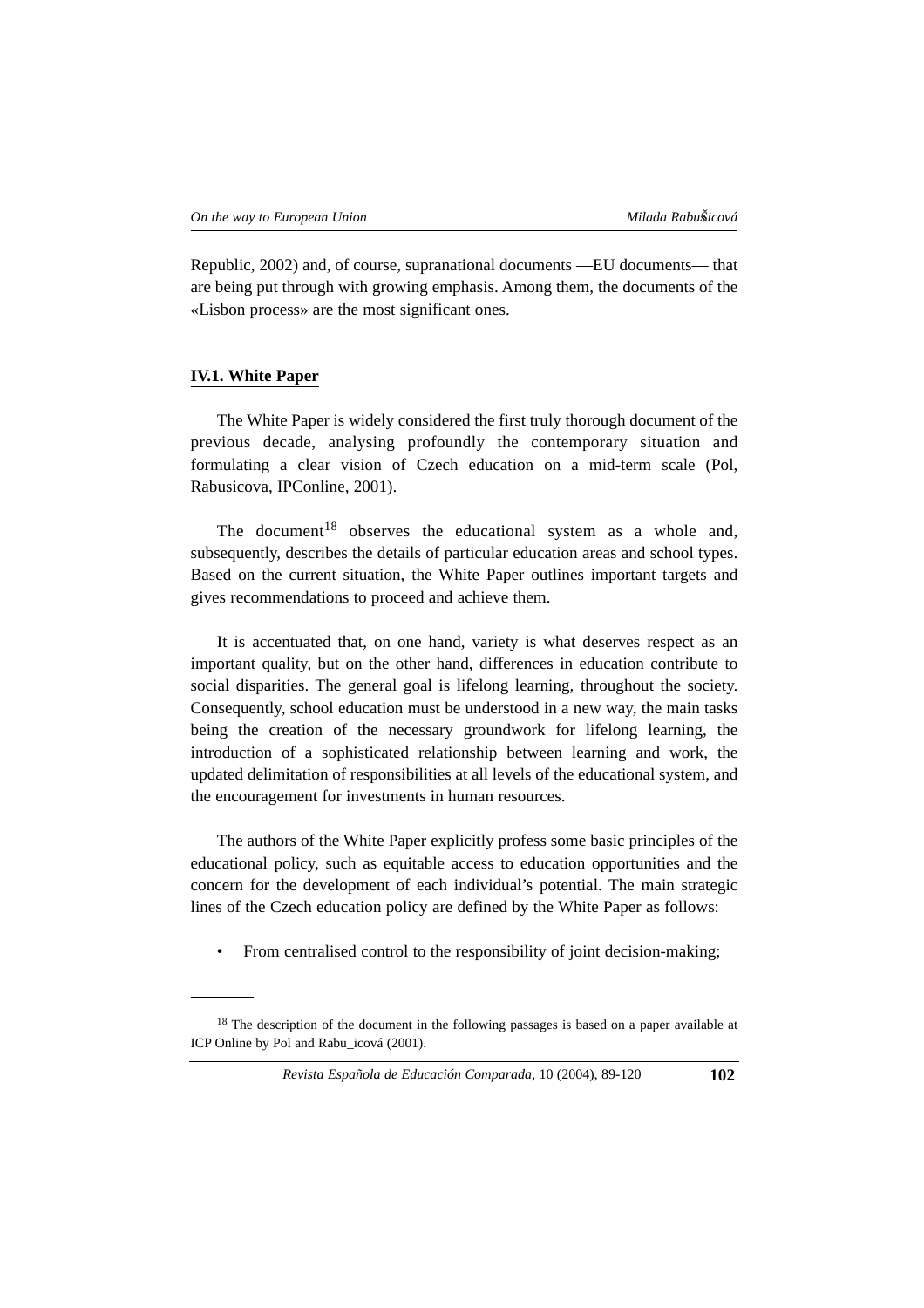- Lifelong learning for everybody;
- Adaptability of the contents of learning to the society's educational needs;
- Exploration and evaluation of educational quality and efficiency;
- Support to internal transformation and openness of schools; and,
- Increase of the quality and professional prospects of teachers.

What Exactly Does the White Paper Recommend? The suggestions of the White Paper are divided into three main sections: regional, tertiary, and adult education. For all three, the White Paper gives the main strategic lines of the Czech educational policy and recommends various tools of its materialisation.

Concerning regional education, which includes pre-school, basic, and secondary education, the analysis is obviously the deepest and the recommendations the most numerous. First, changes are mainly urged in the curricular policy, within all stages of education. The need for a state programme of education is mentioned. There should be some new or strengthened features of the curriculum. Tools of transformation of the encyclopedic approach to teaching are called for. The suitability of some active forms of teaching is underlined, as well as the interdisciplinary integration, and the integration of in-class and out-of-class activities. New areas of the curriculum should keep in mind the European dimension and consider questions of multicultural education, environmental education, democratic citizenship, business and economy, support of professional orientation, information and communication technologies, healthy lifestyle, etc. Also, the curriculum should comprise two foreign languages, one starting from the 3rd grade, and the other from the beginning of the upper basic school stage (mostly at the age of 11).

As for tertiary education, the objective is a diversified tertiary sector, transitive and flexible, so that changes or continuation of the study are possible at any age. By the year 2005, half of the population of 19-year-olds should have the opportunity to start some form of higher education, bachelor, master, or any other form of study. The authors of the White Paper, however, do not impel radical changes, but rather a re-shaping of the potential of tertiary education and a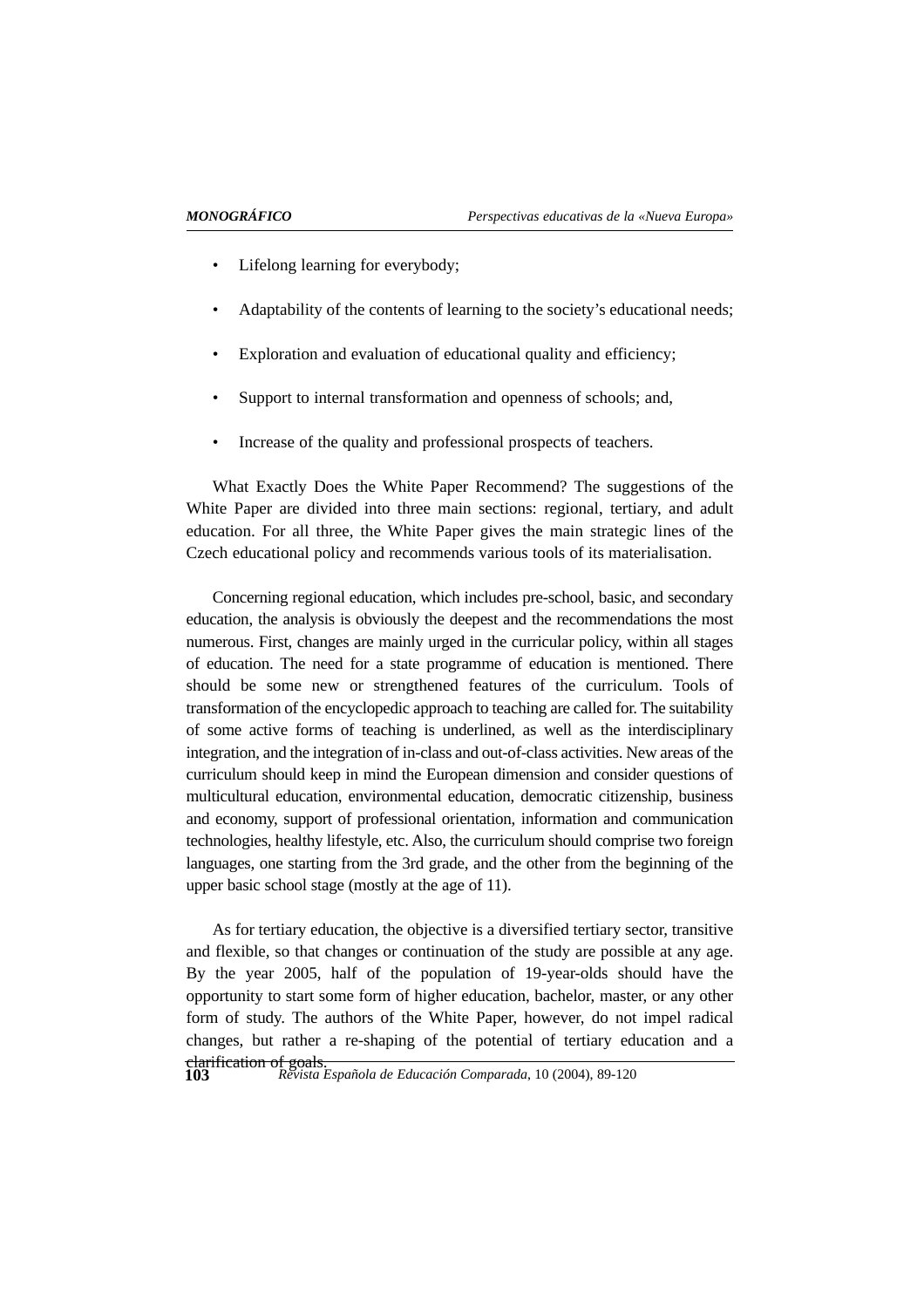As for the adult education, the White Paper takes into consideration all three major parts thereof: programmes aimed at gaining a certain degree of education, further professional education, and adult education courses. The authors warn that the development of adult education is slower in the Czech Republic than anywhere else. The actual key problems are uncertain competence, lack of motivation, and the absence of a systematic approach to adult education.

The White Paper undoubtedly comes up with a series of suggestions and recommendations that are new and helpful in the context of Czech education. Schools should be gradually transformed into institutions prompting people to build their abilities, and strengthen their willingness and concern for lifelong learning – and the White Paper should be understood as a good tool of such a transformation.

# **IV.2. Long-term Policy of Development of Education and Education System in the Czech Republic**

A major step in the direction of realisation of the visions stated in the White Paper represents the Long-term Policy of Development of Education and Education System in the Czech Republic (2002). It proceeds from its fundamental ideas and is based on its basic principles. It contains an overall summary of the conception lines, defines the basic goals of development in the field of education and, particularly, the interest of the State in their realisation, as well as the extent and form of the intended support.

On the basis of the goals set by the National Programme of Development of Education and of an analysis of the current situation and awareness of real possibilities of implementation, development priorities have been specified for the coming years in eight basic strategic directions:

- 1. Reform and modernisation of the goals and contents of education.
- 2. Reform of ways of completion of secondary education.
- 3. Attention to quality, monitoring and assessment of results of education.
- 4. Development of an integrated diagnostic, information and counselling system in the field of education.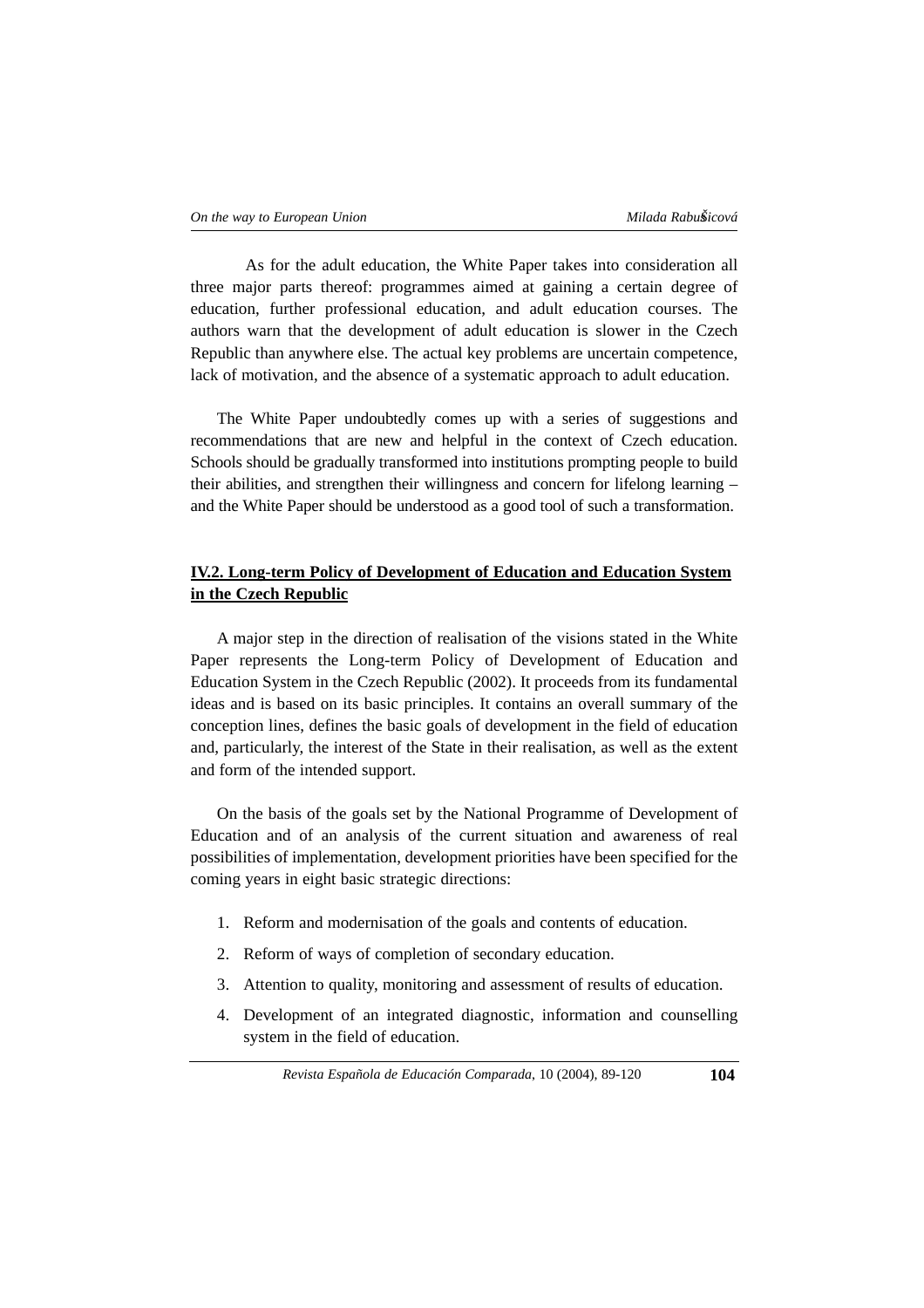- 5. Optimisation of educational offering and institutional structure of regional educational system.
- 6. Improvement in the quality of working conditions for teaching and managerial staff of schools.
- 7. Establishment of public higher education institutions of non-university type and development of other forms of tertiary education.
- 8. Development of further education as part of lifelong learning.

The document considers realisation of these priorities in the perspective of the end of the current decade – i.e. by the end of 2010, which is a time horizon identical with the horizon stated also in the documents of the Lisbon process.

#### **IV.3. The Lisbon process**

The Czech Republic joined the Lisbon process, together with other accessing countries, at the beginning of 2003. Therefore it can be said that the strategic goal that should be achieved by the year 2010 applies both to the CR and to other EU member states, and the goal was formulated in Lisbon as follows:

«To become the most competitive and dynamic economy in the world capable of sustainable economic growth, creating more and better jobs and greater social cohesion.»

Also three strategic goals elaborated by the Council for Education apply to the CR, they outline a comprehensive and coherent European approach to the national policies of the EU countries in the field of education and vocational training**:**

- To improve the quality and efficiency of the systems of education and vocational training in the EU,
- To ensure access to education and vocational training for everybody,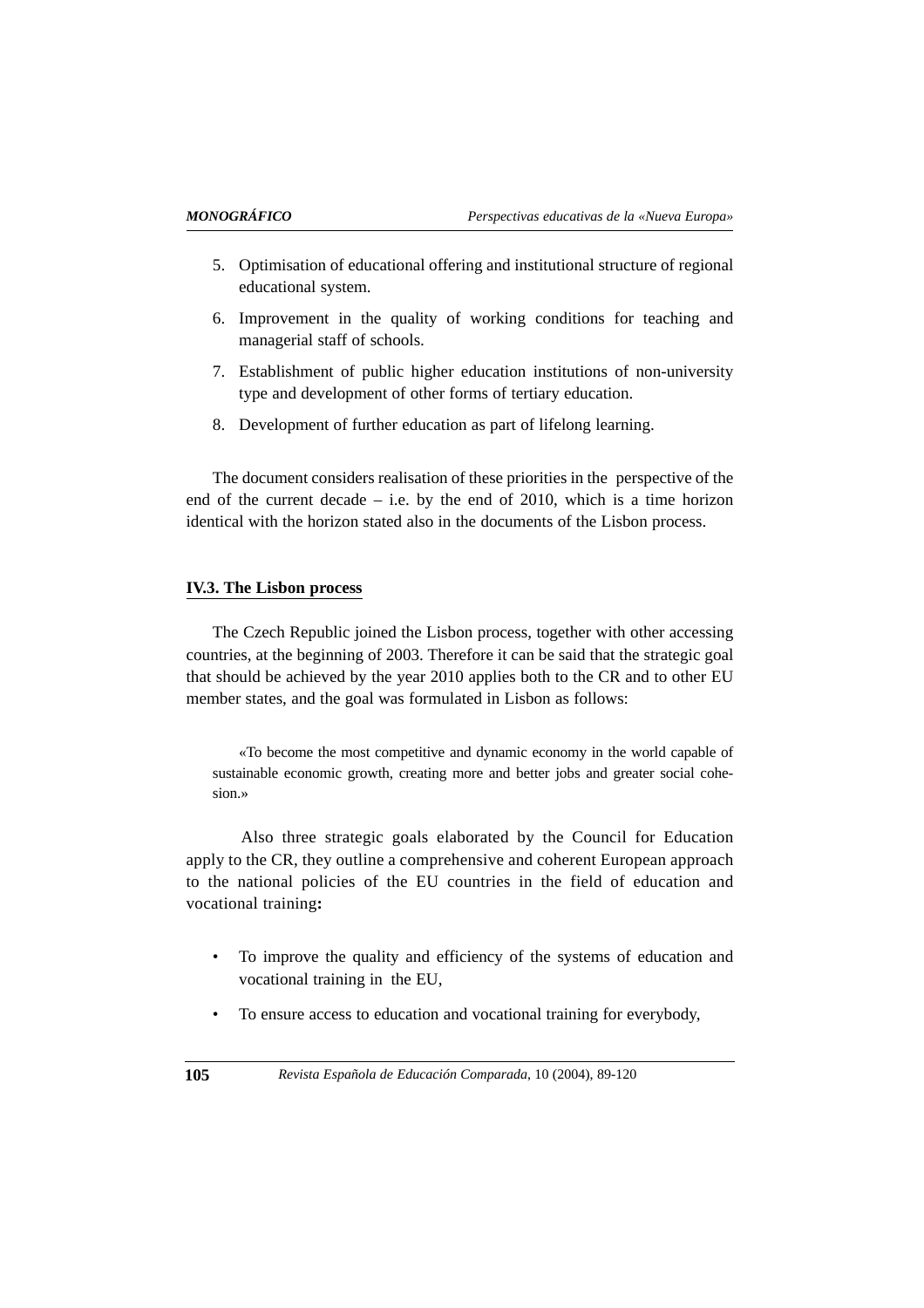• To open the systems of education and vocational training to the outside world.

It is well-known that the Lisbon process employs method of setting of concrete indicators that should show the quality (level) in individual areas of functioning of educational systems.

From the point of view of the indicators showing the education level of the population, the CR is relatively successful in that it has a high percentage of population with completed full secondary education and a low proportion of population with only basic education. In addition, it has a high proportion of students in mathematical and technical branches and natural sciences. On the other hand, we can talk about lack of success in connection with the fact that the CR has a very low participation in lifelong education and a low participation in tertiary education.

A number of institutions (Institute for Information on Education, National Institute of Technical and Vocational Education), ministries (Ministry of Education, Youth and Sports, Ministry of Labour and Social Affairs, Ministry of Informatics) and Government Council for Human Resources Development (including councils at regional level) are involved in the process of implementation of the Lisbon conclusions in the CR. It was caused by the fact that the initial idea of educational changes is based on lifelong learning in the conditions of an information society (knowledge-based society) and development of human resources. It is obvious that such conception exceeds by far the possibilities of a single sector – the education sector. But at the present time the coordination between individual institutions and individual levels of administration (state, regions, local authorities), where a meaningful implementation should be carried out, seems to be problematic.

An example illustrating the necessity of an appropriate coordination is e.g. the possibility of utilization of the resources of the European Social Fund as one of the four structural funds of the EU. It is well-known that its priorities include (1) active employment policy, (2) social integration and equity of educational opportunities, (3) adaptability and entrepreneurship and (4) development of lifelong learning. In the case of the Czech Republic the first three priorities are guaranteed by the Ministry of Labour and Social Affairs, while the last – fourth priority comes under the competence of the Ministry of Education, Youth and Sports. Linking<sub>vista</sub>gesher<sub>ol</sub>a f<sub>le</sub>theucindixidual ameas wegooxithe which the above mentioned priorities are fulfilled proved to be absolutely essential.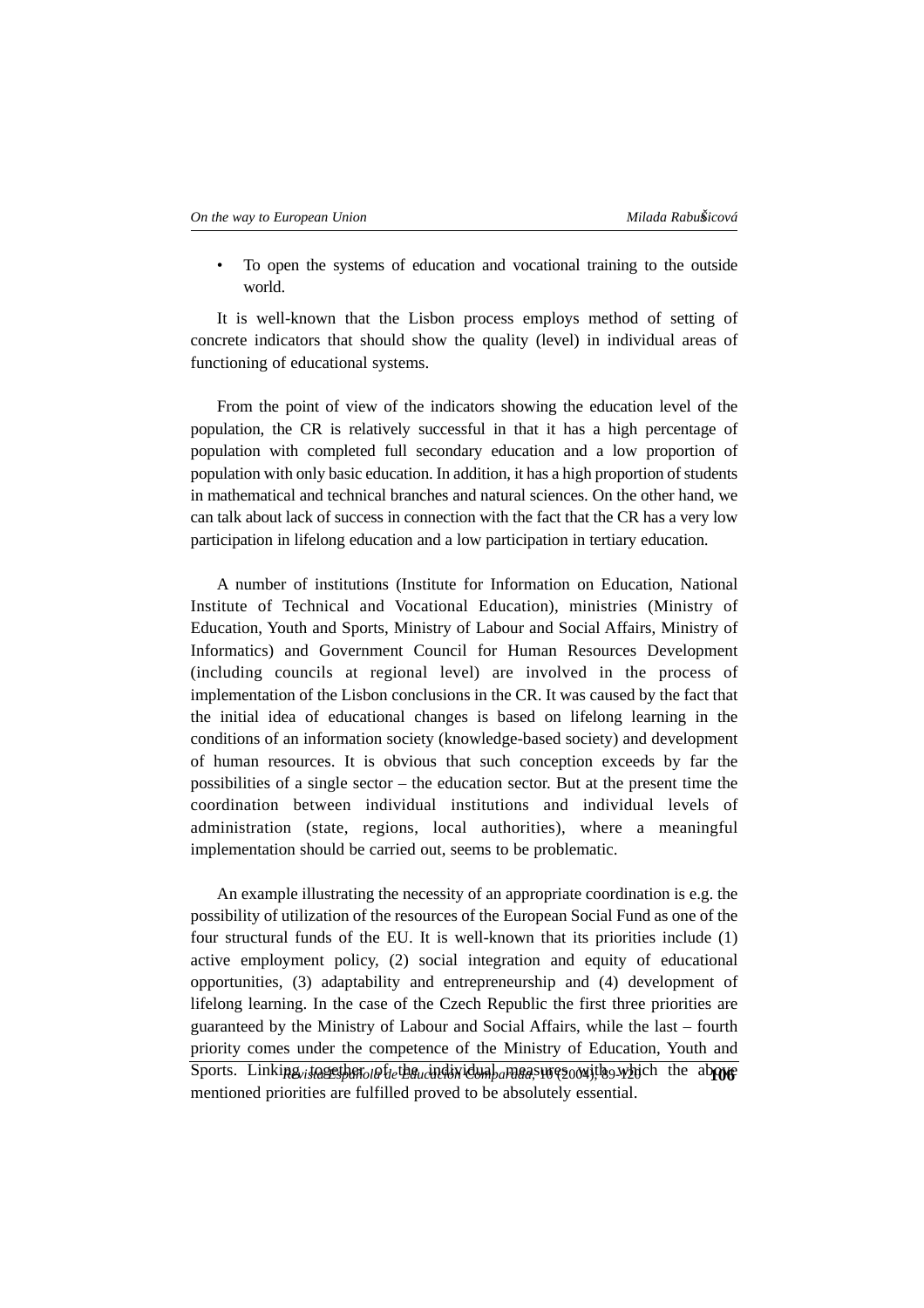#### **V. CURRENT SITUATION**

A detailed description of the current educational system in the Czech Republic is provided by the EURYDICE network (odkaz na web) and attached to this paper you will find a chart giving a picture of the organisational structure of the Czech educational system. For the purposes of the present paper I have chosen only some basic characteristics from the individual levels of the system. The characteristics are based on the quantitative indicators $19$  that are typical of the Czech educational system and its demographic, social and economic context and, at the same time, they are constant topics for discussions and a possible solution.

#### **V.1. Educational opportunities and participation in education**

The Czech Republic together with some other new EU member states (Hungary and Poland) count among those countries where the participation in education is higher than would correspond to their economic level. Particularly from the example of the Czech development it is obvious that in the last decades the level of development of the educational system was slightly above the level of the economic development in the Czech Republic, including the period of the nineties when the economic development took a very uneven course. In any case, it is obvious that the level of development of the Czech educational system is comparatively good considering the economic level of the country.

From the point of view of the demographic context, that is essential for the development of educational system in every country and in a given period, it must be pointed out that practically for the most part of the 90's an extraordinarily numerous age-group<sup>20</sup> born in the seventies<sup>21</sup> was going through the decisive

<sup>&</sup>lt;sup>19</sup> The data are based on an appendix to the Long-term Policy of Development of Education and Education System in the Czech Republic (2002).

<sup>&</sup>lt;sup>20</sup> As regards the rate of participation in education it particularly involves a cohort of people aged 15-29 years (especially a narrower group of those aged 20-24) that reflects the quantitative ratios at secondary schools and higher education institutions most distinctly.

 $21$  It was a population wave intentionally encouraged by the then government. The generation of these large age-groups call themselves «Husák's children» after Gustáv Husák, the President of Czechoslovakia at that time.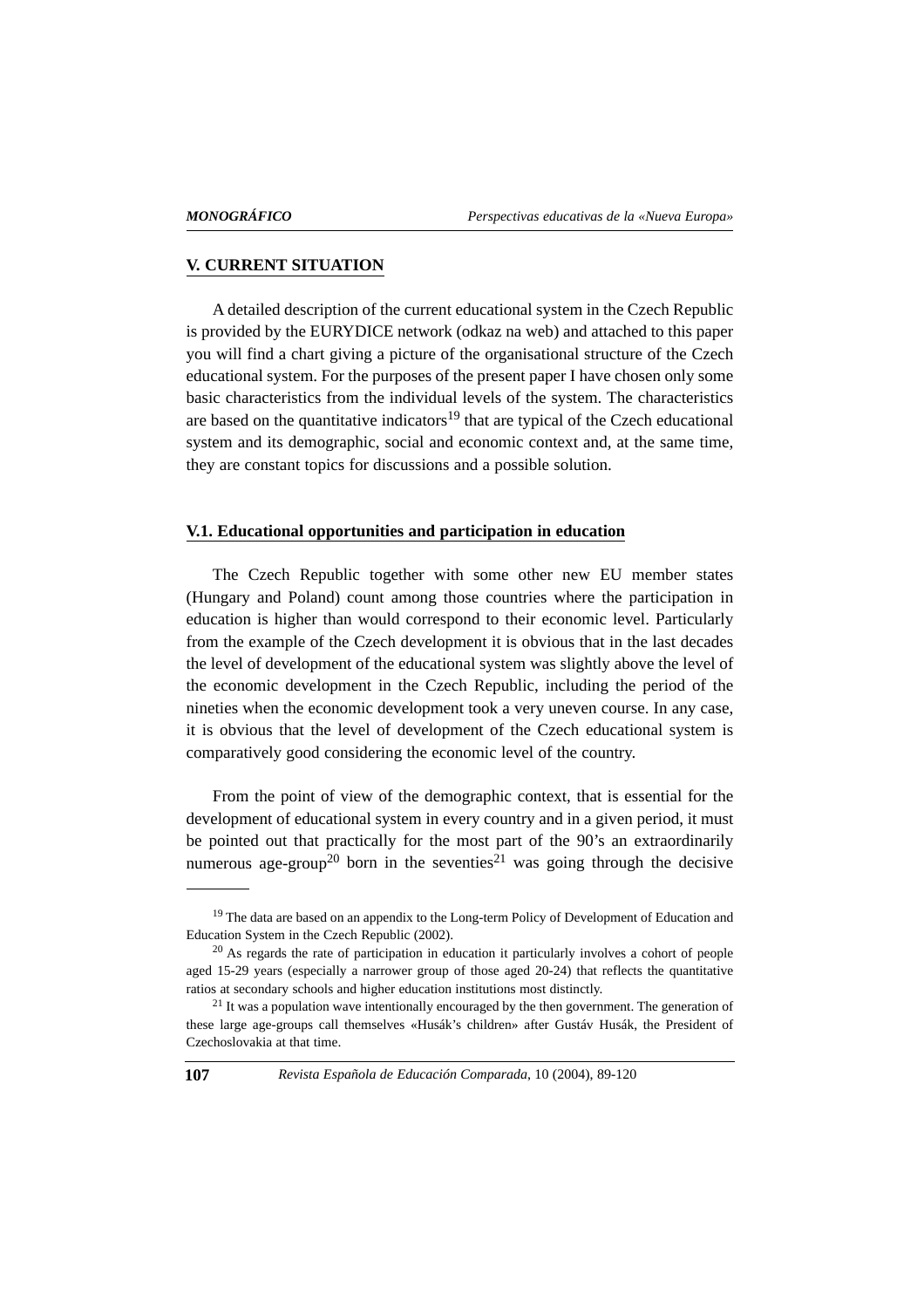period of their education in the CR. This fact alone made the real extent of the educational system appear smaller. Since the nineties a marked demographic decline has been taking place and so at the present time —on the contrary— small age-groups are entering the system of basic and upper secondary schools, which leads to an optical "enlargement» of the extent of the educational system.

Thus the development of the demographic situation in the Czech Republic in the nineties contributed, for example, to it that particularly in the first half of the nineties a markedly lower rate of growth of the average duration of education was reported in the CR than in the EU countries (increase in the average duration of education app. by 0.9 month per year in the CR compared with almost 2.5 months per year as an average in the EU countries). In the Czech Republic, the average duration of education and the participation in education (i.e. the percentage of persons of a certain age who are enrolled for some form of education and study) in the course of the nineties (from 1990 to 1999) increased by only 1.2 year (from 13.9 to 15.1 years) while in the EU countries in the same period the average (mean) duration of education increased by 1.9 year (from 15.4 to 17.3 years) and so at the end of the 90's the Czech Republic fell behind the EU average value by 2.2 years. Besides, in 1999 the CR found itself not only behind all EU countries and other Western European countries but also behind some other countries that entered the EU together with the CR (Hungary or Poland). This fact has been frequently and by right criticized in the recent years.

After 1995, the dynamics of the Czech data kept up with the average in the EU countries (in both cases the extension of the average duration of education exceeded 2.5 months per year). It means that in the year 2002 the Czech Republic reaches an average duration of education of 16.4 years.

The average duration of education in the Czech Republic is likely to exceed 17 years in 2005. Most probably it will have reached a level of about 18 years by the year 2010. That, of course, will mean further significant changes especially in the structure of the secondary and tertiary education. In any case, it is necessary to discuss very seriously all possible relations and consequences of the continuing quantitative expansion.

*Revista Española de Educación Comparada*, 10 (2004), 89-120 **108**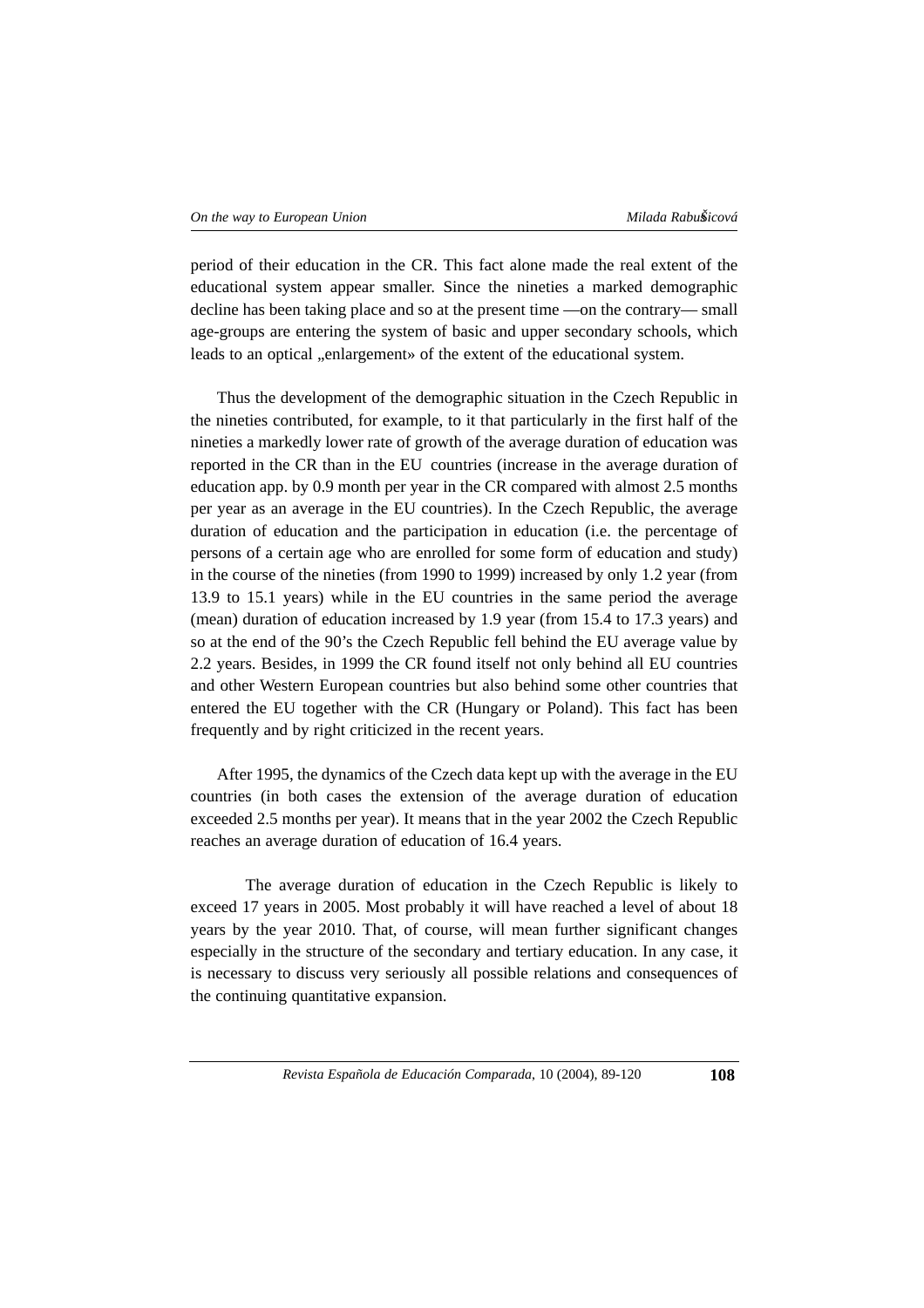#### **V.2. Structure and network of schools**

The network of educational institutions in the Czech Republic was created in the course of a long historical development in connection with the dominating educational concept. After 1990, when marked changes in the network of schools began to take place in connection with the transformation of the educational system, the starting-point was a network of «socialist» educational institutions from the year 1989. In the sphere of kindergartens and primary and basic schools it was dimensioned for a comparatively high numbers of pupils, in the secondary education it was dimensioned for a major proportion of pupils attending vocational schools providing different vocational courses (60 %), with a low percentage of pupils attending schools ending with final secondary leaving examination (maturita) (40 %), particularly schools providing secondary general education (gymnázia – 15 %). In the sphere of higher education, on the other hand, the network was under-dimensioned in view of the low percentage of young people who were allowed to enter the higher education. The ratios of pupils in the individual categories of education and consequently also the corresponding numbers of schools were subject to planning mechanisms based on the perception of education as a training of labour force while the interests of pupils and their parents were not of importance in the planning.

After 1990, the most significant changes became evident particularly in the secondary education system. Namely, the educational offering began to respond to the demand for education because the target-figures system was cancelled (according to the system it was set that 60 % of pupils shall be trained in vocational schools, 25 % of pupils at schools providing technical and vocational education ending with final secondary leaving examination, and only 15 % of pupils at secondary general schools /gymnázia/) and it was made possible to establish private schools that promptly responded to the demand for education. In the course of several years fundamental changes gradually took place in the ratios in the individual categories of the upper secondary education, i.e. increase in the percentage of pupils in education ending with final secondary leaving examination to 60 % (40 % in secondary technical schools, almost 20 % in secondary general schools /gymnázia/) and decrease to 40 % in vocational schools. But there were also changes in the proportions of professions (decrease in technical branches, growth in branches concerning social sciences, especially economic and socialservice branches).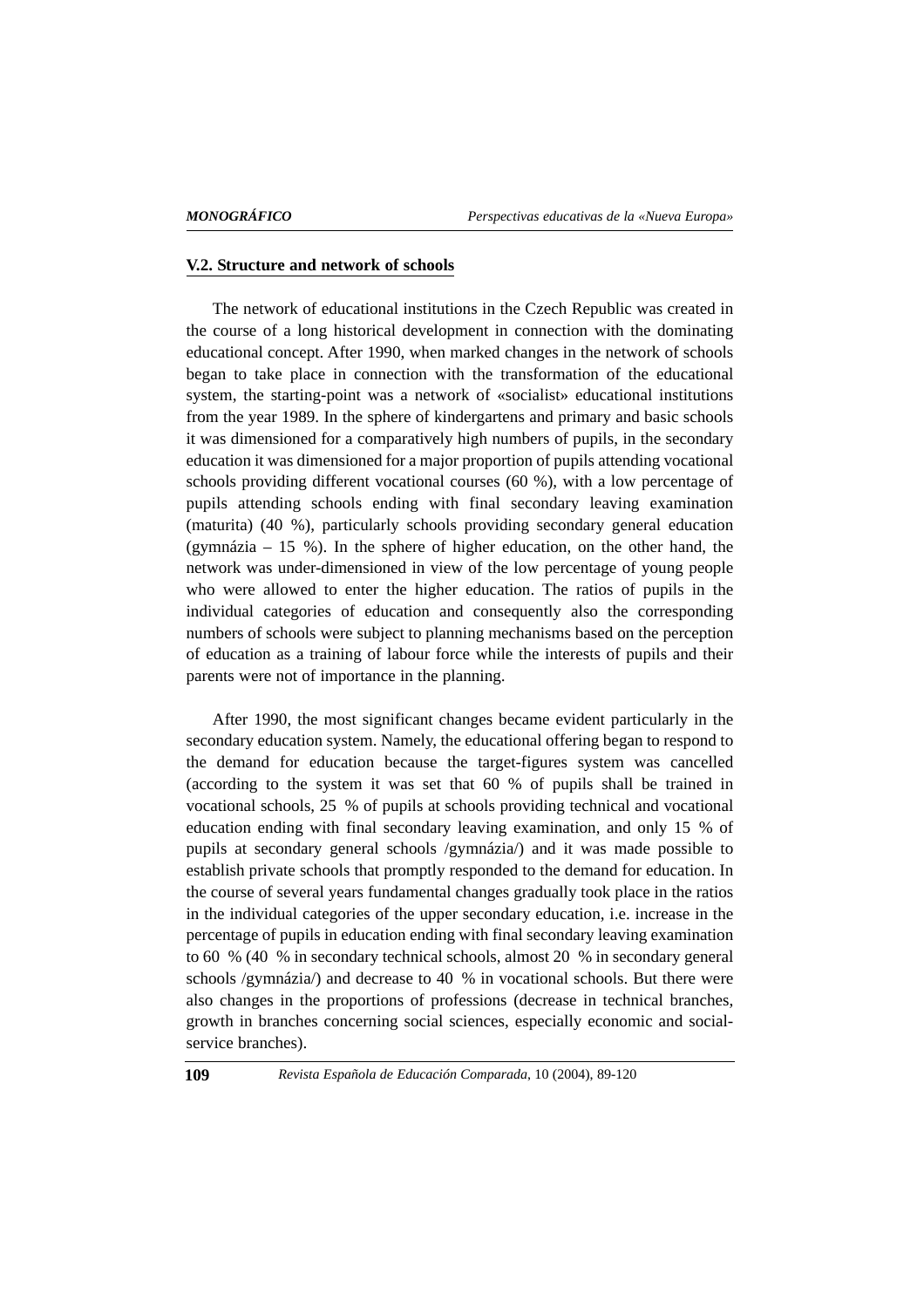Thus the number of pupils in educational programmes ending with final secondary leaving examination went up gradually. But compared with the developed countries, the Czech educational system is still atypical considering the low percentage of pupils in secondary general schools /gymnázia/, i.e. the sector providing general education at the upper secondary level.

In the academic years 1989/90 – 2000/2001 the total number of students at the tertiary level was growing and almost doubled. Students of higher education institutions represent the major part (88 %) of students in the tertiary education. Non-university education amounts to12 % of the total number of the students and it concerns especially the higher vocational schools. The percentage of those admitted to the higher vocational schools in the academic year 1999/2000 was 22 % (17 % in the year 2000/01), to the higher education institutions 78 % (83 % in the year 2000/01). The number of students at higher education institutions has grown by 68 % and it continues growing. In spite of it, the percentage of young people involved in study at tertiary level in the Czech Republic is still regarded, quite rightly, as one of the neuralgic points of the whole educational system. It is particularly caused by the demand still enormously exceeding the supply: approximately one half of applicants interested in higher education are turned down every year.

#### **V.3. Financing of educational system**

A marked increase in expenses on education took place in the Czech Republic in mid-nineties, and so the portion of GNP allocated to education reached a proportion that got near to the average value in the OECD countries (in 1995 it amounted to 5.38 % of GNP of the CR). Then a substantial reduction of expenses on education took place due to difficulties in the economic sphere, and the Czech position fell to the lowest proportions of expenses on education among the OECD countries (in 1998, it amounted to 4.4 % in the CR and 5.7 % in the OECD). The situation has not improved very much since, and the percentage of 4.6 % in 2000 keeps the Czech Republic at the very bottom of the rating list of the OECD countries. Similar data have also resulted from the comparison with the EU countries (6 %). But looking for ways of restriction of the growth of public expenditures on education and for possibilities of multi-resource financing are general trends in the developed countries, because many phenomena – such as the growth of participation in education, growing educational activities of people of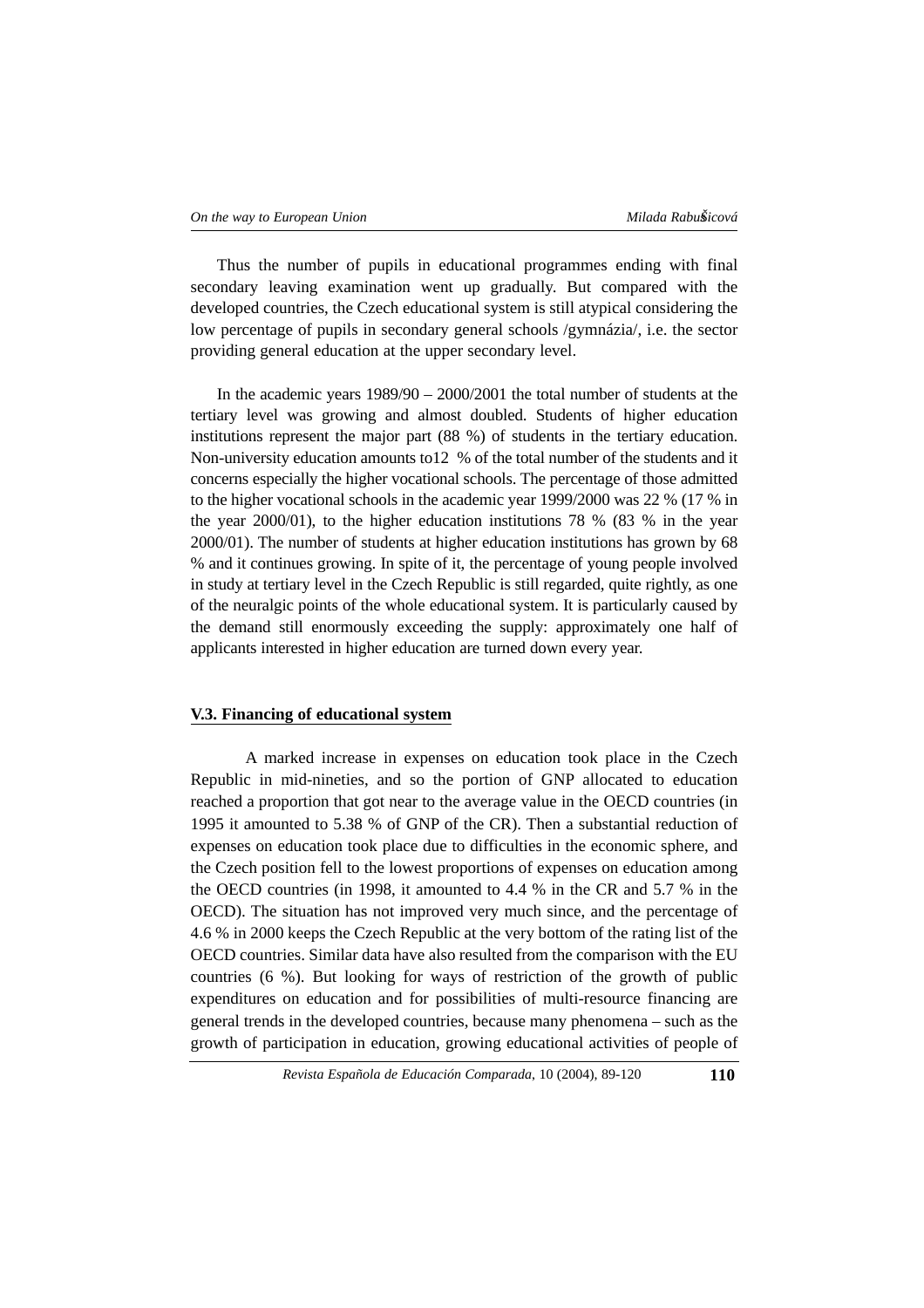all age-groups or greater emphasis laid on acquisition of real skills, namely with new, more expensive methods in the educational process – bring about a pressure on a growth of expenses.

Unfortunately, the Czech Republic was not a country that – as was the case in some other countries – would stake on education in times of economic problems and strengthen its financing. Also now, in time of economic recovery it is difficult to secure higher resources for the under-financed areas of the Czech educational system. In addition to other reasons, the cause may lie in the fact that the opinion «Our educational system is not that bad, is it?» still prevails and that there are sectors where the situation is more urgent and therefore they are given precedence in allocation of public funds**.** 

#### **V.4. Outlooks of school leavers at the labour market**

The main characteristic of the current situation at the labour market worldwide is the insecurity and instability of jobs. The situation in the CR is even more complicated due to the incomplete economic restructuring, difficult identification of the most important sectors and technological changes, estimate of foreign investments, etc. In general terms it means that two basic long-term tendencies are beyond dispute: drop in the number of workers in the productive sector and future growth of the number of workers in the quartiary sector. It will necessarily lead to worse outlooks of unqualified workers and those trained in professions for industrial sector, and it will give better chances to those who received education at schools ending with final secondary leaving examination /maturita/ and at schools of higher level. Insecurity and instability of jobs necessarily lead also in the education to a more general orientation of vocational training: pupils are trained for a wider range of occupations, narrow specialisation of professional training is being abandoned, and development of general education and transferable skills (key competences) is being encouraged.

The growth of the necessary qualification level and qualification requirements is indicated by the fact that the percentage of workers with basic education is decreasing and the percentage of people with education at the level ending with final secondary leaving examination and higher education is increasing. Workers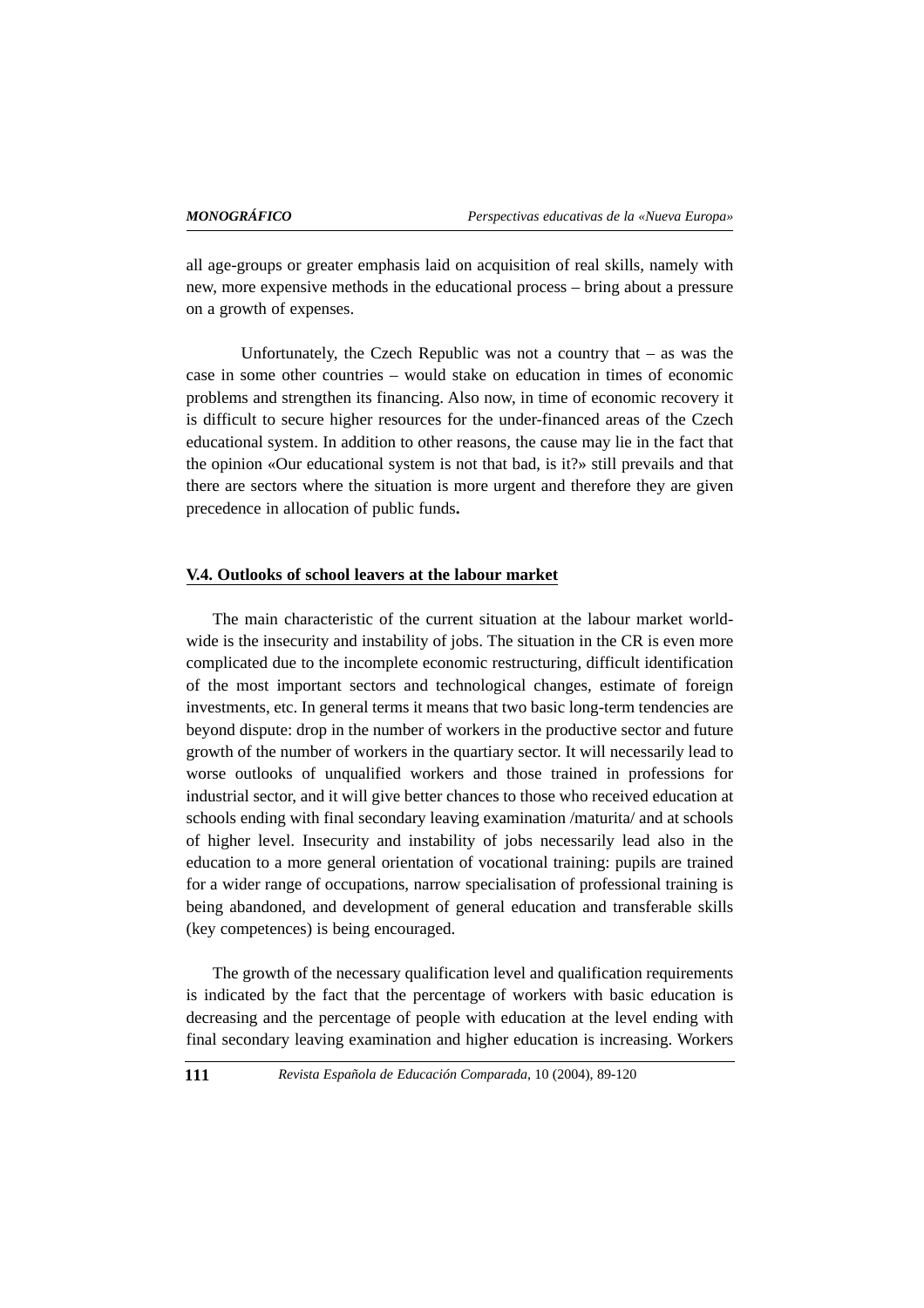with the lowest level of education often become unemployed. If we compare the prospects of school leavers at the labour market from the point of view of their education level, it is obvious that an indirect proportion between the level of the education attained and the school leavers' prospects repeatedly becomes evident, namely the unemployment rate decreases with the growing education level. In spring 2001, the unemployment rate with people trained in vocational courses at secondary vocational schools amounted to 32.7 %, with leavers of secondary vocational schools ending with final examination it did not exceed 19 %, with leavers of secondary technical schools ending with final examination it amounted to 15.9 %, with higher vocational school leavers to only 8 % and with university graduates it amounted to 5 %.

The basic problem resulting from the situation at labour market in relation to the educational system is the necessity to secure information about future development at the labour market and about the development of the structure of professions (especially from the quantitative point of view), so that it may be obvious in what way the structure of pupils prepared in the Czech educational system should be developed. With the changing situation at the labour market the structure of the professions present at the labour market is changing, as well. The change concerns even the very existence of particular professions - some professions cease to exist and some new professions emerge at the labour market. Contents of the professions remaining at the labour market are changing, as well, and they differ from the contents known in the past.

It is obvious that it is not possible to start only from the current situation at the labour market and on the basis of it to propose the usefulness of professions, but that it is necessary to bear the long-term trends in mind. It seems advisable to minimize the only too concrete connections between the training branches and the particular occupations, and to aim at preparation of adaptable and flexible school leavers at higher levels of education. But it is a matter of the content of education, its conception and the nature of the competences provided. Therefore the following key competences are accentuated at present: communication skills, development of the ability to learn, teamwork, solving of problems, numerical applications and information technologies.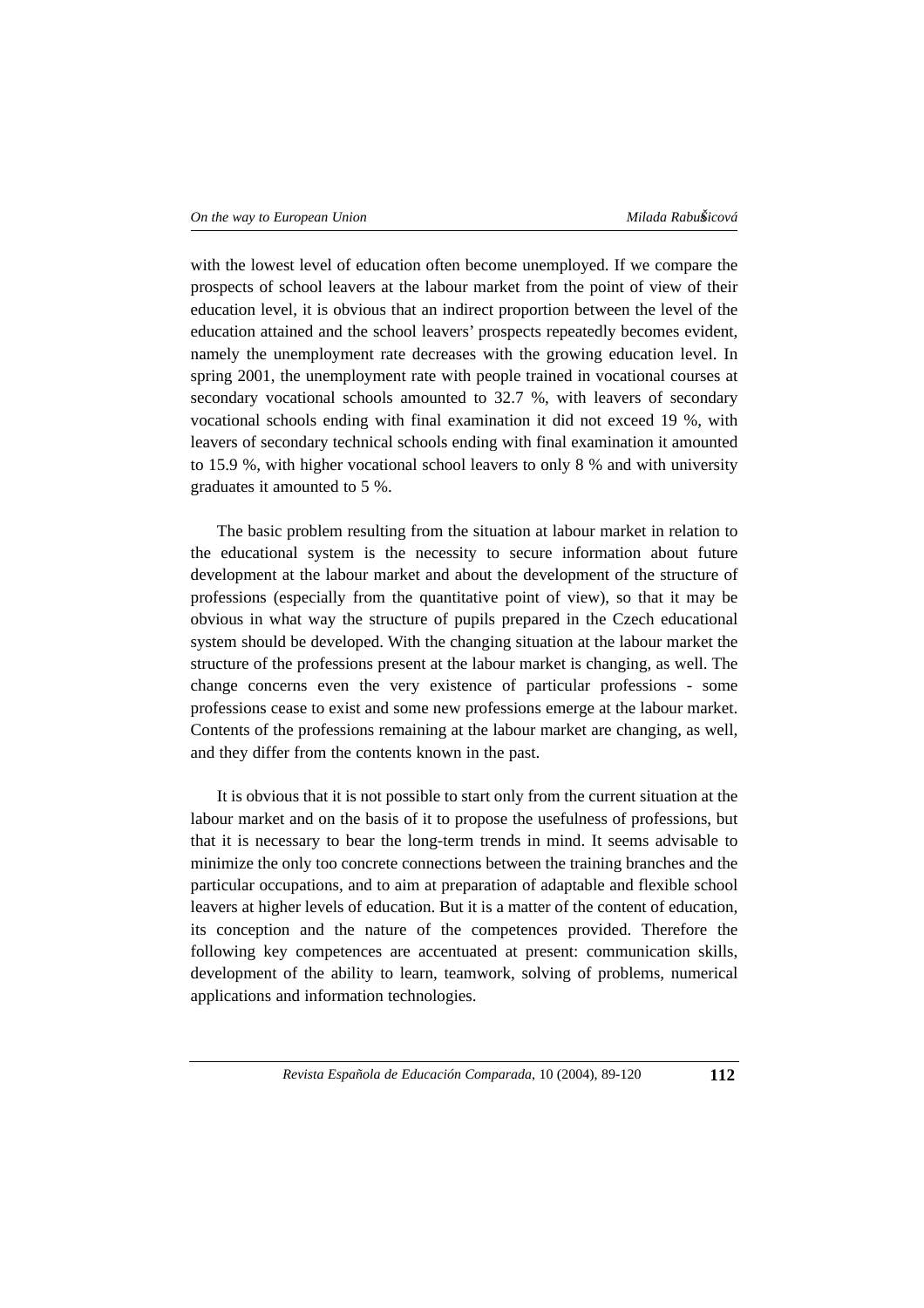# **VI. CONCLUSIONS: PROSPECTS OF FURTHER DEVELOPMENT IN CONNECTION WITH THE EU ENTRY**

As follows from a number of documents, lifelong learning principle is considered as the starting point for the development of Czech educational system and the development of educational level of people<sup>22</sup> in general. Arguments for utilisation of the lifelong learning concept are arguments of two types. On the one hand the social ones – innovation, competitiveness and growth together with social cohesion, support of community involvement and development of social capital, on the other hand, the individual ones – employment, higher incomes and standard of living together with development of personal life, lifestyle and overall contentment.

Both the current and the perspective expectations in relation to the educational policy measures often go far beyond the scope of the educational sphere because it is expected that it will be effective particularly in the field of employment promotion, solving of problems of the family, it is seen as an economic stimulus and as a social mediator aimed at social consensus. As regards the above situation, the Czech Republic does not represent a unique case, the same conclusions we can see also in the European documents on development of education. But, like in other countries, it becomes apparent that it is the connection and mutual influence between the system and quality of education and the economic development of the country that is perceived most intensely in the decision-making spheres, and therefore it is also the main argument for the orientation of the educational policy and for the investments in its implementation (Pot??ek, 1995).

Many people do not find this argumentation good, but as it seems, its results will exercise influence on the Czech educational system also in the near future. Probably the biggest problem of the educational policy is the fact that its effects usually show themselves in the order of decades – and, logically, this also applies to the investments in education. The current formulation of educational policy should

<sup>&</sup>lt;sup>22</sup> A draft bill on lifelong education is being prepared, but it has not been debated by the Government nor by the Parliament yet. There is not, and never was, even a law in the Czech Republic that would specifically cover the adult education.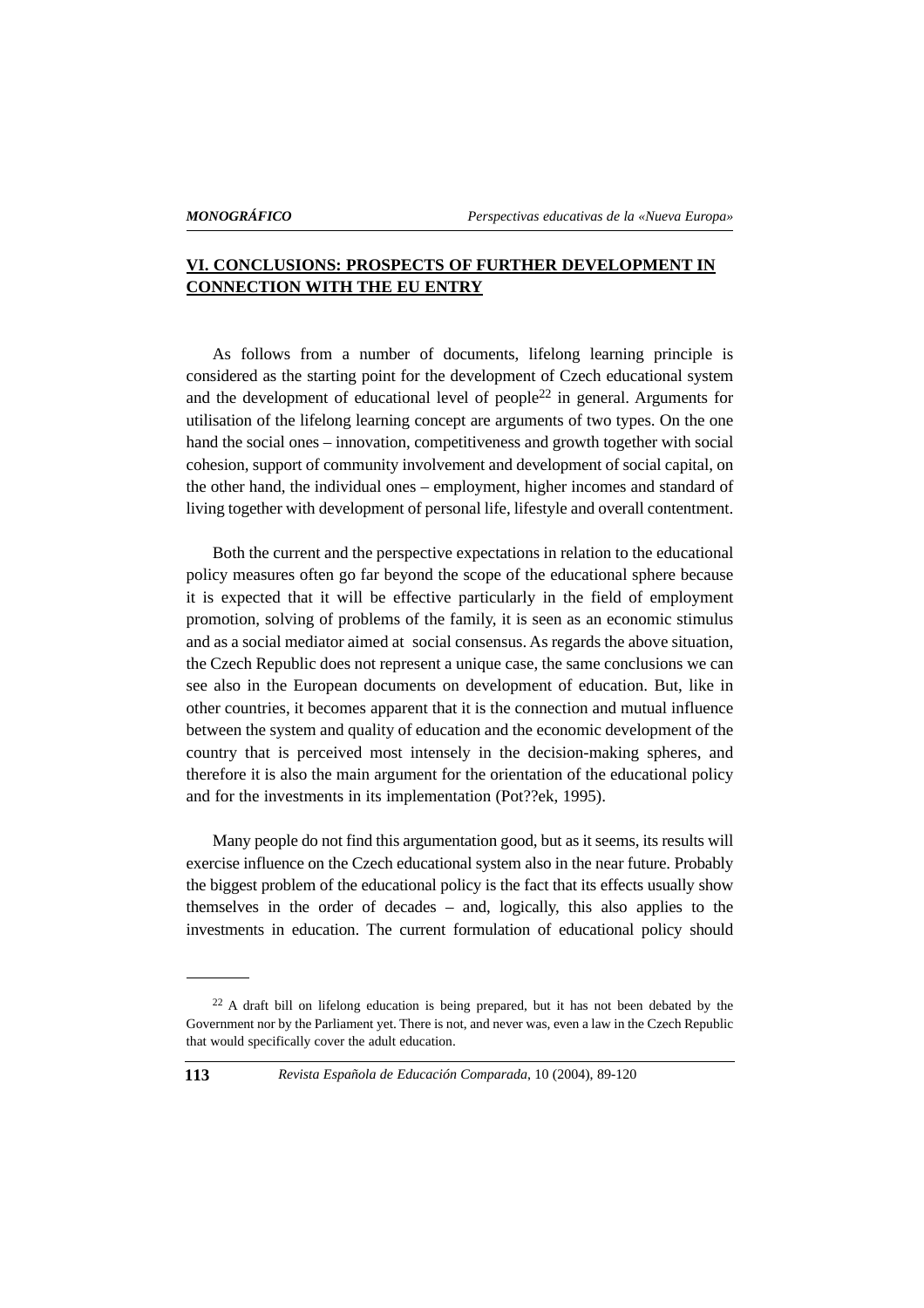respond to the anticipated future needs and these include, in particular, the social and economic changes oriented to a knowledge-based society (information society).

Therefore the necessity of implementation of the basic principles of educational policy in a democratic and open environment is not so much caused by the entry of a country, in this case the Czech Republic, into EU, but rather by the general requirements of the contemporary world which every country has to cope with successfully. These requirements are requirements of a society at the beginning of a new millennium. A society that can be characterised as a postindustrial, information society, learning society, knowledge-based society, civic society and maybe a post-material society.

It is quite clear that the transformation of the Czech school and the Czech education as a whole does not take place in isolation only in the national sphere; it is a process with wide international connections, at the present time connected most closely with the entry of the Czech Republic into the European Union. One can agree with the internationally widely accepted idea (Kotásek, 2001) that as a result of the current economic, political and cultural globalisation of the contemporary world, the internationalisation of the educational sphere and the universalisation of the comparative approach are taking place more quickly than in the past, both in relation to the research of basic problems of school and education and particularly in relation to the formulation of goals and means of educational policy. It is based on the assumption that, in spite of the continuing divergence of the national educational systems, convergence is gaining ground in the basic lines of adaptation of the educational system to the new social and economic conditions of post-industrial society.

As the comparatistic theory of convergence (Halls, 1990) puts it: there is mutual convergence of problems caused by global economic and social forces that leads to mutual convergence of their optimal solutions – though the ways may vary in individual cases: In my opinion, exactly in this context the Czech Republic is looking for its way in the field of outlining concepts of educational policy and development of educational system.

*Revista Española de Educación Comparada*, 10 (2004), 89-120 **114**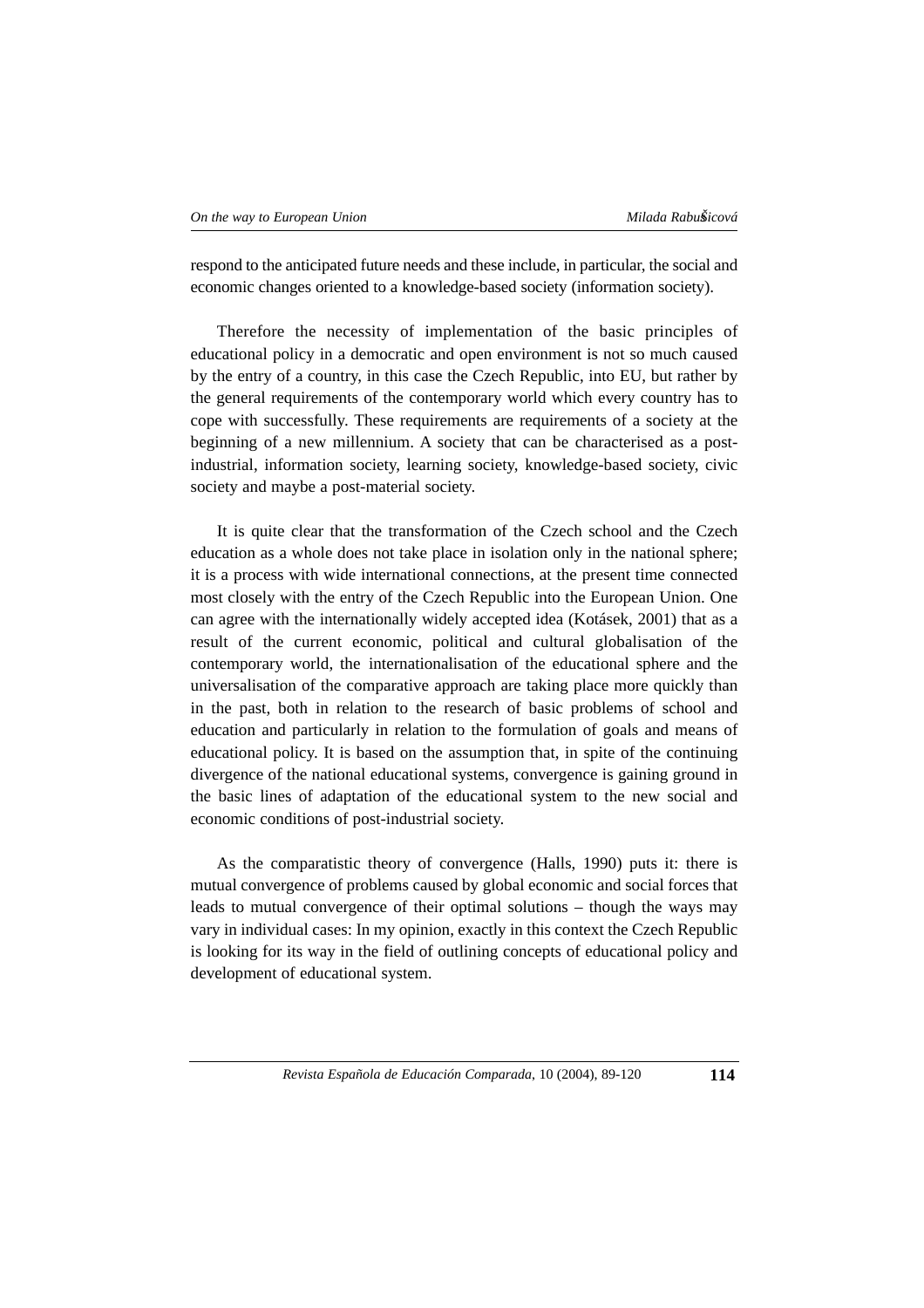

**ANEXO**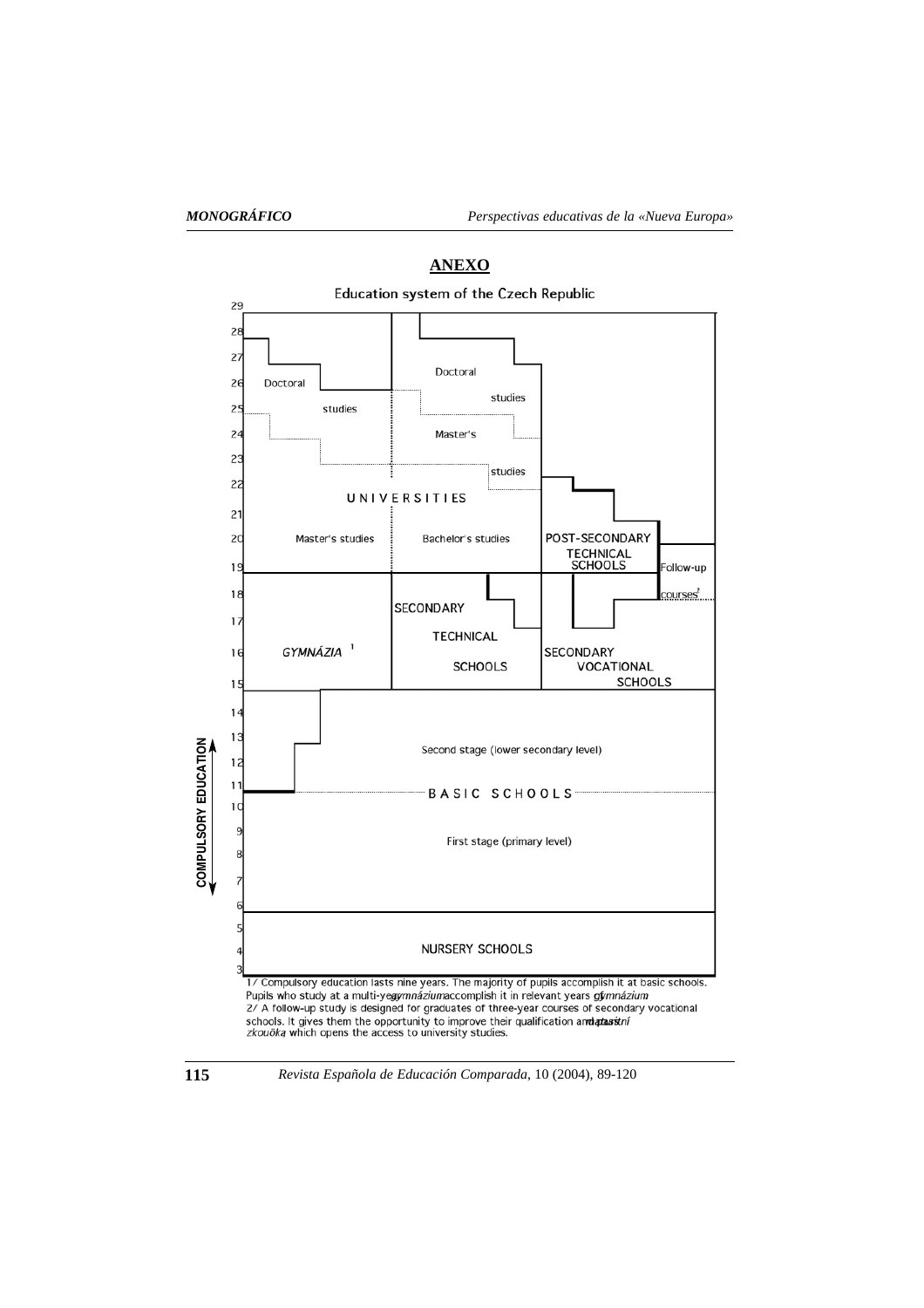## **REFERENCIAS BIBLIOGRÁFICAS**

- BIRZEA, C. (1996): *Reformní proces ve Školství transformujících se zemí st*Šední a *vy´chodní Evropy. (Reforms of educational system in the countries in transition)* In: Reformy Školství ve stŠední a východní Evropě. Pribběh a výsledky. *Sborník prŠíspeŠvkuÞ ze sympozia konaného ve spolupráci Rady Evropy a Ministerstva Školství, mládeŠe a tŠlovýchovy České republiky* (Praha, Ústav pro informace ve vzd $\tilde{\mathbf{S}}$ lávání, St $\tilde{\mathbf{S}}$ edisko vzd $\tilde{\mathbf{S}}$ lávací politiky p $\tilde{\mathbf{S}}$ i PdF UK).
- $\mathcal{\hat{C}}$ *eské vzd*ilání a Evropa. (*Czech Education and Europe*) (1999) (Praha, Sdru**Š**ení pro vzdŠlávací politiku)
- COUNCIL OF EUROPE (2000): *Strategies for Educational Reform: From Concept to Realisation* (Strasburg, Council of Europe).
- Dlouhodobý zám $\check{\sigma}$ r vzd $\check{\sigma}$ lávací a rozvoje výchovn $\check{\sigma}$  vzd $\check{\sigma}$ lávací soustavy  $\check{\sigma}$ eské Republiky (pro oblast předškolního, základního, středního, vyššího odborného a dalsŠího vzdeŠlávací). *(Long-term for education and development of educational system in the Czech Republic – for preprimary, –primary, secondary, and further education*)(2002) (Praha, MSMT)
- EURYDICE (1999): *Forward Planning in Education in the Member States of the European Union*. EURYDICE Survey (Brussels: European EURYDICE Unit).
- HALASZ, G. and ALTRICHTER, H. (1999): *Comparative Analysis of Decentralisation Policies and its Results in Middle European Countries. Final Report* (Budapešt' and Linz).
- HALLS, W. D. (Ed.) (1990): *Comparative education. Contemporary issues and trends* (London / Paris, Jessica Kingsley Publisher / UNESCO).
- KALOUS, J. (1997): *Teorie vzdeŠlávací politiky (Theory of Educational Policy)*  $(Praha, Ustav pro informace ve vzd $\tilde{S}la$$

*Revista Española de Educación Comparada*, 10 (2004), 89-120 **116**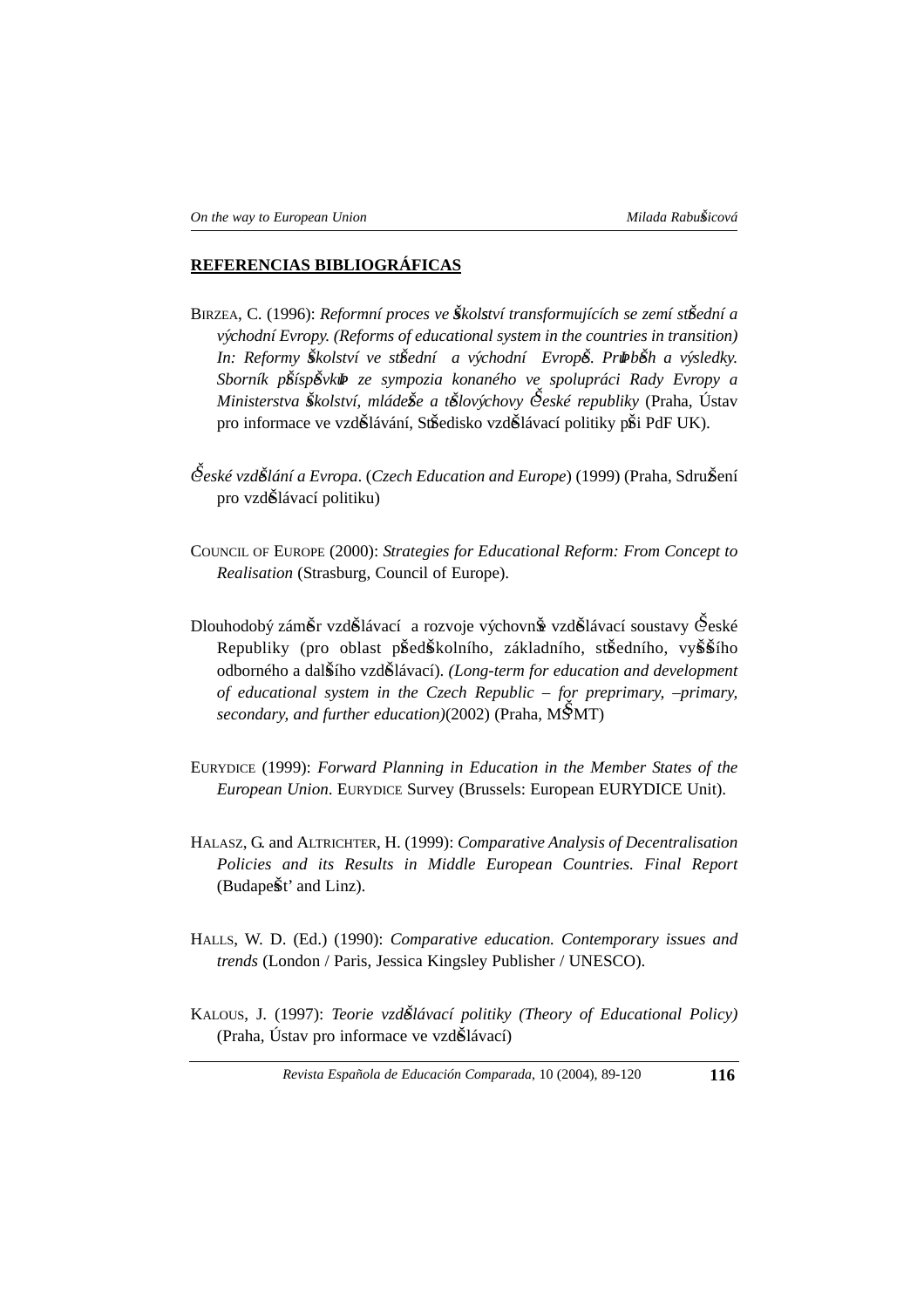- KOTÁSEK, J. (Ed.) (1997): *Proměny Šeského Školství v evropské perspektivě*. *(Changes of the Czech Educational System in European Perspective)* Grantový projekt GA ČR 1994-1996 Č. 406/94/1420 (Praha, Pedagogická fakulta UK).
- KOTÁSEK, J. (2001): *PromĚny Školy, uŠitele a Šáka na prŠlomu tisíciletí*. *(Changes of school, teacher and pupil at the turn of Millenium)* Protokol ze Sjezdu uŠitel? v BrnŠ 30.-31. srpna 2000 (Brno, Konvoj).
- KOUCKÝ, J. (1996): Skolské reformy ve spoleŠenských proměnách: střední Evropa v období transformace. *(Educational Reforms within the social changes: Middle Europe in transformation).* In *Reformy sŠkolství ve strŠední a východní Evropě. Prubběh a výsledky.* Sborník příspěvku<sup>p</sup> ze sympozia konaného ve spolupráci Rady Evropy a Ministerstva Školství, mláde $\check{g}$ e a t $\check{\mathbf{S}}$ lovýchovy  $\check{\mathbf{C}}$ eské republiky (Praha, Ústav pro informace ve vzd $\check{\mathbf{S}}$ lávání, StŠedisko vzdŠlávací politiky pŠi PdF UK).
- *Lidské zdroje v CŠeské republice 1999* (1999) *(Human Resources in the Czech Republic 1999*) (Praha, Ústav pro informace ve vzd**Š**lávání, Národní vzd**Š**lávací fond).
- *Memorandum o celo* $\delta$ *ivotním u* $\delta$ *ení. (A Memorandum on Lifelong Learning)* (2001) Pracovní materiál Evropské komise (2001) (Praha, Ministerstvo mláde $\check{\mathbf{g}}$ e a t $\check{\mathbf{g}}$ lovýchovy ?R).
- *Národní program rozvoje vzdeŠlávání v CŠeské republice Bílá kniha (National Programme for Development of Education in the Czech Republic - The White Book*) (2001) (Praha, Ústav pro informace ve vzd**Š**lávání).
- POL, M., RABUŠICOVÁ, M. (1996): *Správa a Šízení Škol: Rady Škol v mezinárodní perspektiv* $\check{\delta}$  (Management and governance of schools: boards of governors in *an international perspective)* (Brno, Paido).

POL, M.; RABUSŠICOVÁ, M. (2001): *The White Book: What Does it Mean for Education in the Czech Republic?* (http://www.icponline.org./feature\_articles/feature\_main.htm). **117** *Revista Española de Educación Comparada*, 10 (2004), 89-120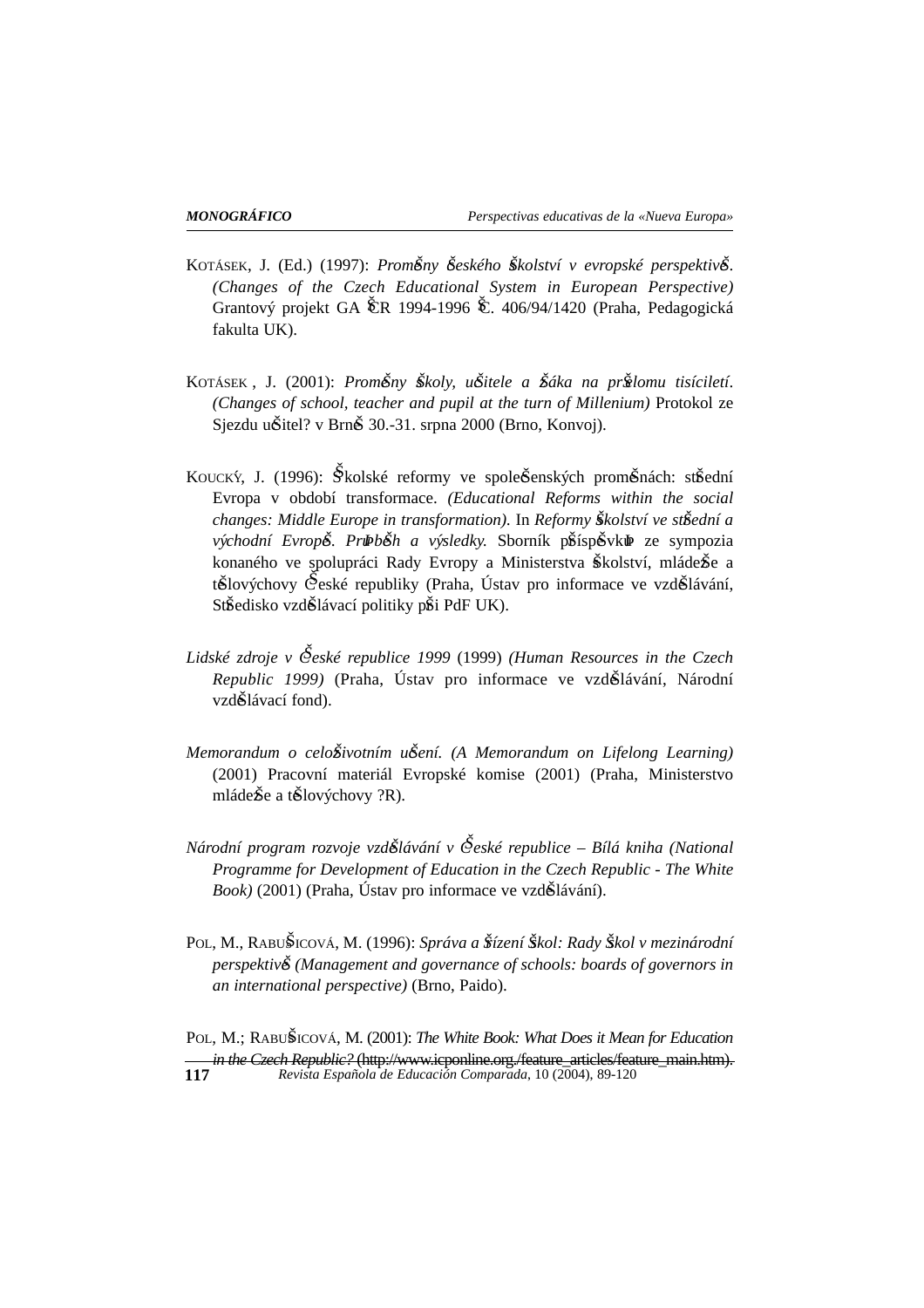POT $\check{\Phi}$ ŠEK, M. (1995): *Sociální politika (Social Policy)* (Praha, SLON).

- *Priority pro Šceskou vzdŠelávací politiku (Priorities for Czech Educational Policy)* (1999) (Praha, Univerzita Karlova).
- PRUÞCHA, J. (1999): *VzdŠelávání a Šskolství ve svŠetŠe (Education and schooling in the World)* (Praha, Portál).
- RABUŠICOVÁ, M., POL, M (1999): *Diverzifikace terciárního sektoru v Šeském sŠkolstv*í. *(Diversification of the Czech Higher Educational System) Pedagogika*, 2 (pp. 156-169).
- RABUŠICOVÁ, M. (1999): Hlavní témata, otázky a problémy vzdŠlávací politiky v moderní evropské spole $\check{S}$ nosti v 60. a $\check{S}$  90. letech 20. století. *(Main topics, questions and problems of educational policy in modern European Society from the 60´s to the 90´s of 20th Century)* In *Sborník prací filozofické fakulty brněnské univerzity*, Šada pedagogická, U3 (Brno, Masarykova univerzita).
- RABUSŠICOVÁ, M. (2002): *Gramotnost staré téma v novém pohledu (Literacy: the old topic in the new perspective)* (Brno, Masarykova univerzita, Georgetown).
- RÝDL, K. (1998): Co Šeká naŠe Školství pŠed vstupem do Evropské unie a potom? *(What does Czech Educational System expect before and after joining European Union?) UŠitelské noviny*, 1998, Šr. 23, pp.15–18, No. 24, pp. 15–17.
- *VyucŠování a ucŠení. Cesta k ucŠící se spolecŠnosti. Bílá kniha o vzdeŠlávání a odborné p*Šíprav $\tilde{\mathbf{g}}$  (1997) *(White Paper on education and trainning. Teaching and learning - Towards the learning society)* (Praha, U?itelské noviny – Gnosos)

*Zprávy o národní politice ve vzdeŠlávání*, CŠeská republika *(Reviews of National Policies for Education – Czech Republic)* (1996) (Paris, OECD).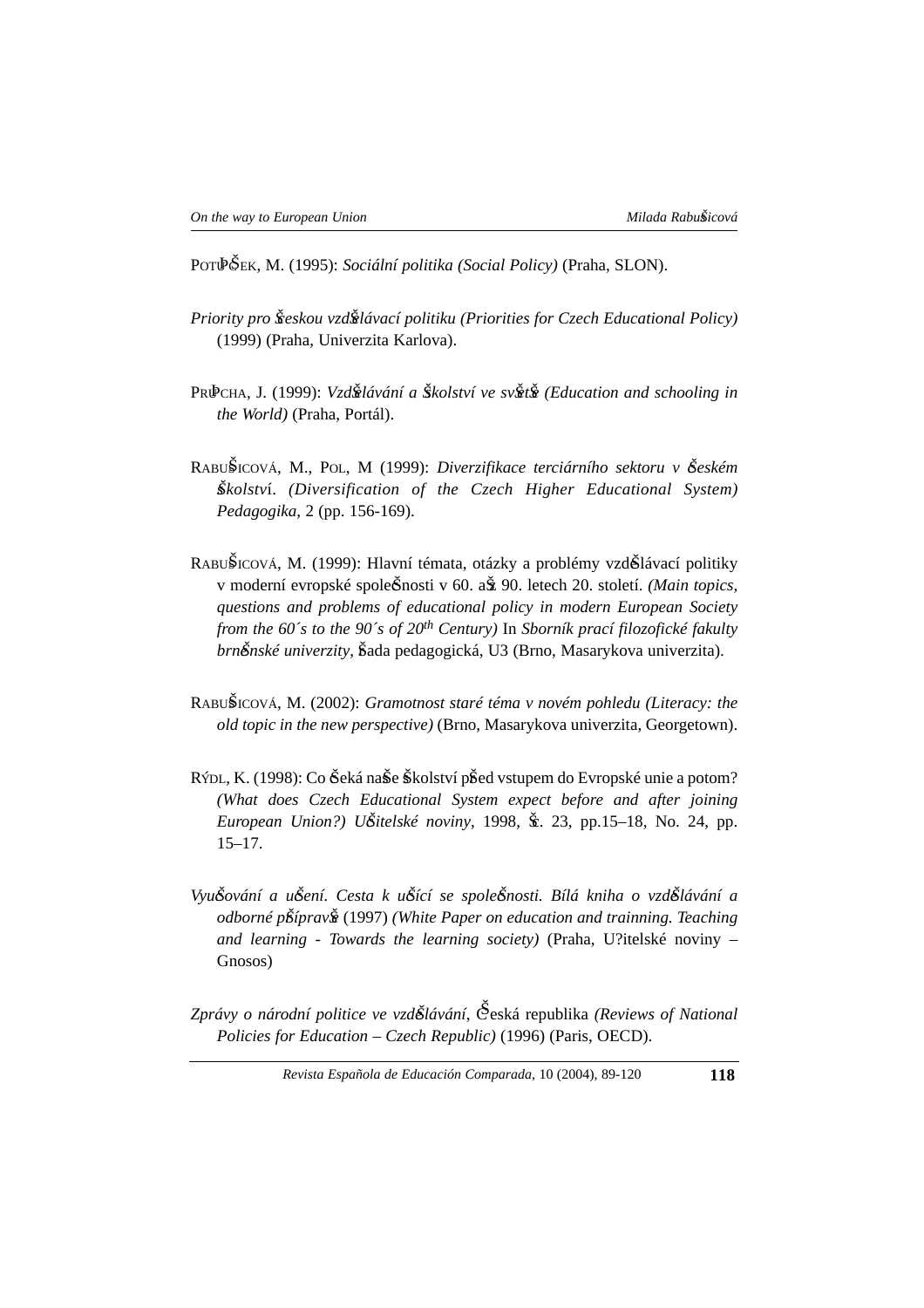#### **RESUMEN**

El objetivo de este artículo es presentar una descripción de los cambios que han tenido lugar en la República Checa desde el inicio de la década de los años 90 hasta el presente. Ha sido un período trascendental en la historia de la República Checa. La caída del muro de Berlín en 1989, y todo lo que supuso para los países del Este de Europa que orbitaban bajo la influencia soviética, trajo entre otras consecuencias la división de Checoslovaquia en la República Checa y Eslovaquia. Desde entonces, la República Checa ha situado en su agenda de política exterior el ingreso en la Unión Europea (UE), hecho que se ha producido en mayo de 2004. Su deseo de integración en la UE ha desembocado en profundas transformaciones sociales políticas y económicas. Pero el horizonte europeo ha obligado también a cambios de rumbo en el campo de la educación.

La primera parte del artículo se inicia con una breve semblanza sobre la situación educativa en esos momentos iniciales del cambio; situación que la autora define como la típica situación de un modelo socialista de educación. Continua después esa parte con una especificación tanto de los aspectos educativos más criticados en aquel momento como de las áreas consideradas susceptibles de una mejora y, por tanto, sobre las que se hacían unas mayores demandas de cambio.

A continuación el artículo se detiene en la evolución de los cambios y de las reformas educativas en los años siguientes. Se lleva a cabo, además una interesante periodización de dichas reformas sobre la base de una propuesta de modelo que se ha creado como un enfoque posible para los países ex-socialistas en transición. El modelo supone una categorización que habla de «reformas correctivas», «reformas modernizadoras», «reformas estructurales» y «reformas de sistema». Para cada uno de esos componentes del modelo la autora respasa las reformas de la República Checa de los últimos 15 años desde una evaluación crítica de dichas reformas.

El análisis de la autora tiene en cuenta también una serie de documentos (entre los que destaca el «Libro Blanco») que resultan esenciales para comprender el pasado reciente y la situación actual de las reformas educativas checas y del sistema educativo al que han dado lugar. La importancia de esos documentos radica, por una parte, en que han generado una serie de visiones básicas sobre la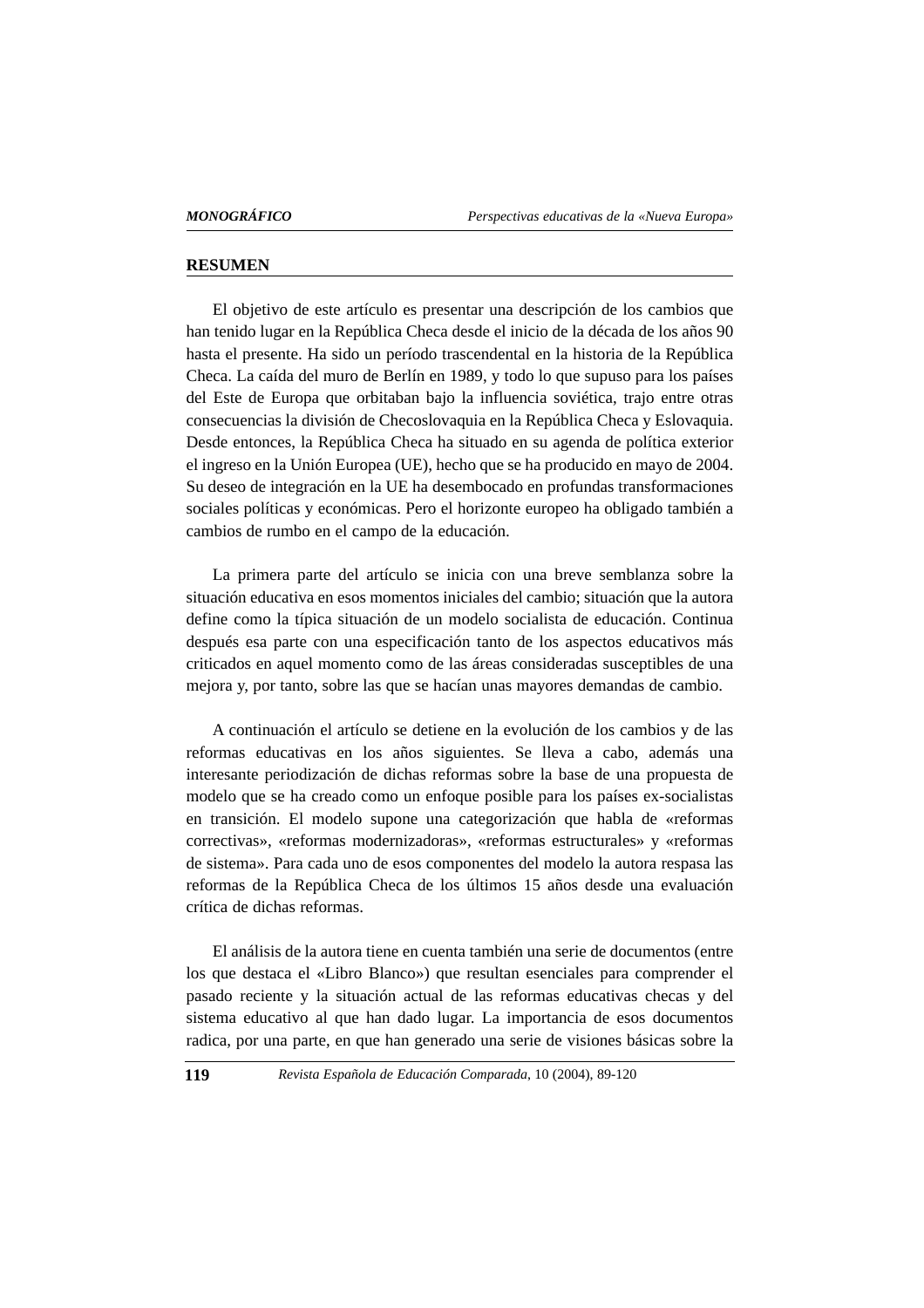educación y unas orientaciones fundamentales al respecto y, por otra, en que han sido capaces de diseñar una estrategia para las reformas futuras.

Tras la presentación de esos documentos se describe el sistema educativo checo tal y como se configura actualmente tras haber implantado las reformas de los últimos años. Dicha configuración se aborda a partir de las oportunidades educativas y la participación en la educación, la estructura del sistema y la red escolar, la financiación del sistema educativo checo y, por último, las perspectivas de los egresados escolares ante el mercado de trabajo.

El epígrafe final del artículo aborda las perspectivas del desarrollo futuro del sistema educativo checo ante la reciente entrada en la Unión Europea. Las conclusiones que cierran el artículo enfatizan la importancia de la confluencia recíproca de problemas derivados de la economía global y de las fuerzas sociales propias, que obliga a buscar convergencias sobre soluciones óptimas no sólo en el seno de la Unión Europea.

PALABRAS CLAVE: Política Educativa. Sistema educativo en la república Checa. Unión Europea y Educación.

#### **ABSTRACT**

The aim of the present paper is to describe the changes in the educational system in the Czech Republic that have taken place from the beginning of the 1990's up to the present. The first part includes a brief characterisation of the initial situation typical of the socialist model of education and a specification of those areas that were viewed sceptically or critically after the "velvet revolution» in 1989, and that have been identified as areas where a change is desirable.

Next part of the paper describes the course of changes and reforms of education in subsequent years. Periodisation of reforms is carried out on the basis of a general model that has been created, as one of possible approaches, for postsocialist countries in transformation. Each part of the model, i.e. the corrective reforms, modernization reforms, structural reforms and system reforms, contains an outline of the respective individual changes that took place in the Czech